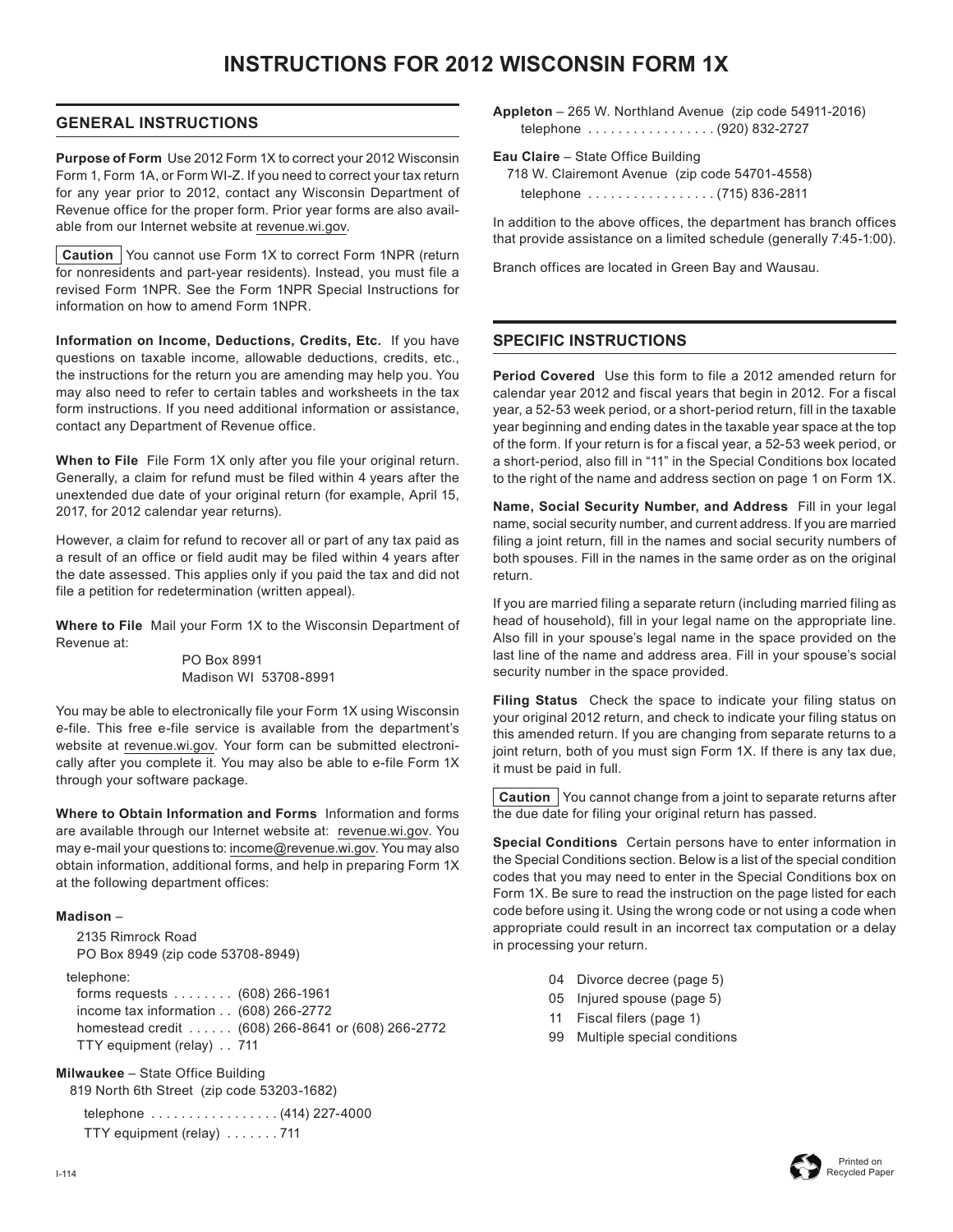#### **LINE INSTRUCTIONS**

If you are changing an amount on any line, fill in the corrected amount on that line.

If you are not changing an amount on a line, fill in the amount from your 2012 return as originally filed or as you later amended it. If your latest filed return was changed or audited by the Department of Revenue, use the corrected figures from the adjustment notice.

Explain all changes in the space provided on page 3 of Form 1X.

Certain lines have space for additional information. (For example, line 31 has spaces on which to enter the number of qualifying children and your federal earned income credit.) If you are changing the amount on any of these lines, fill in the corrected information in the space provided. If you are not changing the amount on these lines, fill in the information as reported on your original return.

If you are changing from separate returns to a joint return, fill in the combined amounts from both spouses' separate returns.

**Line 1** Fill in the correct amount of Wisconsin income. The amount on this line corresponds to the amount on:

- • Line 13 of Form 1,
- • Line 12 of Form 1A,
- • Line 1 of Form WI-Z,
- • Line 1 of a previously filed Form 1X.

**Caution** The amount to fill in on line 1 is the amount of Wisconsin income from your original return (or as you later amended it or as adjusted by the department) plus or minus any change to Wisconsin income that you are making on this amended return.

*Example 1* Wisconsin income on line 12 of your original Form 1A was \$35,000. You are amending your return because you forgot to claim a deduction of \$2,400 for qualified tuition expenses you paid during the year. The amount to fill in on line 1 of Form 1X is \$32,600 (\$35,000 minus \$2,400).

*Example 2* Wisconsin income on line 13 of your original Form 1 was \$46,000. You received another W-2 for \$500 after you filed your return. You are amending your Wisconsin return to include the \$500 in income. The amount to fill in on line 1 of Form 1X is \$46,500 (\$46,000 plus \$500).

**Correcting your wages, other employee compensation or retirement income?** Enclose a copy of all additional or corrected Forms W-2 or 1099 you received after you filed your original return.

**Caution** | A change you make to your Wisconsin income can cause other amounts to increase or decrease. For example, changes to Wisconsin income may affect your standard deduction, itemized deduction credit, working families tax credit, homestead credit, farmland preservation credit from Schedule FC, and/or married couple credit. See the instructions for lines 2, 7, 11, 18, 32, and 34. Whenever you change your Wisconsin income, refigure these items and any other deduction or credit you are claiming that has a limit based on Wisconsin income.

**Line 2** Use the amount on line 1 to determine your standard deduction for your filing status from the Standard Deduction Table on page 8.

#### **Exceptions**

- If you (or your spouse if married filing a joint return) can be claimed as a dependent on another person's income tax return, complete the worksheet below to compute your standard deduction.
- Fill in -0- on line 2 of Form 1X if you are filing a short period return or are filing federal Form 4563 to claim an exclusion for income from sources within U.S. possessions.

| <b>Standard Deduction Worksheet for Dependents</b>                                                                                                                                                                                              |        |
|-------------------------------------------------------------------------------------------------------------------------------------------------------------------------------------------------------------------------------------------------|--------|
| 1. Earned income* included in line 1                                                                                                                                                                                                            | .00    |
| 2. Addition amount 2.                                                                                                                                                                                                                           | 300.00 |
| 3. Add lines 1 and 2. If total is less<br>than \$950, fill in \$950 3.                                                                                                                                                                          |        |
| 4. Using the amount on line 1<br>of Form 1X, fill in the standard<br>deduction for your filing status                                                                                                                                           | .00    |
| 5. Fill in the SMALLER of line 3 or 4<br>here and on line 2 of Form $1X$ 5.                                                                                                                                                                     |        |
| * <b>Earned income</b> includes wages, salaries, tips, professional<br>fees, and any other compensation received for personal<br>services you performed. It does not include scholarship or<br>fellowship income that is not reported on a W-2. |        |

**Line 4** If you are changing the amount of your exemptions, complete lines 4a and 4b. Fill in the number of exemptions on the lines provided. Multiply that number by the amount indicated (\$700 or \$250), and fill in the result on line a or b, as appropriate. Fill in the total of the amounts on lines 4a and 4b on line 4c.

#### *Line 4a*

If you filed:

- $\rightarrow$  Federal Form 1040 or 1040A, your number of exemptions is found on page 1 of your federal return.
- $\rightarrow$  Federal Form 1040EZ, your number of exemptions is:
	- 0 If you are single and you checked the "You" box on line 5 of your federal return, or if you are married filing jointly and you checked both the "You" and "Spouse" boxes on line 5 of your federal return.
	- 1 If you are single and did not check the "You" box on line 5 of your federal return, or if you are married filing jointly and you checked only one box (either "You" or "Spouse") on line 5 of your federal return.
	- 2 If you are married filing jointly and did not check either box on line 5 of your federal return.

#### *Line 4b*

If you or your spouse were 65 or older on December 31, 2012, and you qualified for an exemption on line 4a, check the appropriate lines. Your number of exemptions is equal to the number of lines checked.

**Line 6** Figure your tax on the amount on line 5 using the 2012 tax table on pages 10-15. Fill in the corrected amount of tax on line 6. (**Note** If the amount on line 5 is \$100,000 or more, use the Tax Computation Worksheet on page 16 to figure your tax.)

**Line 7** If you did not claim the itemized deduction credit on your original 2012 return but are claiming that credit on this amended return, complete the itemized deduction credit schedule (Schedule 1 on page 4 of Form 1X).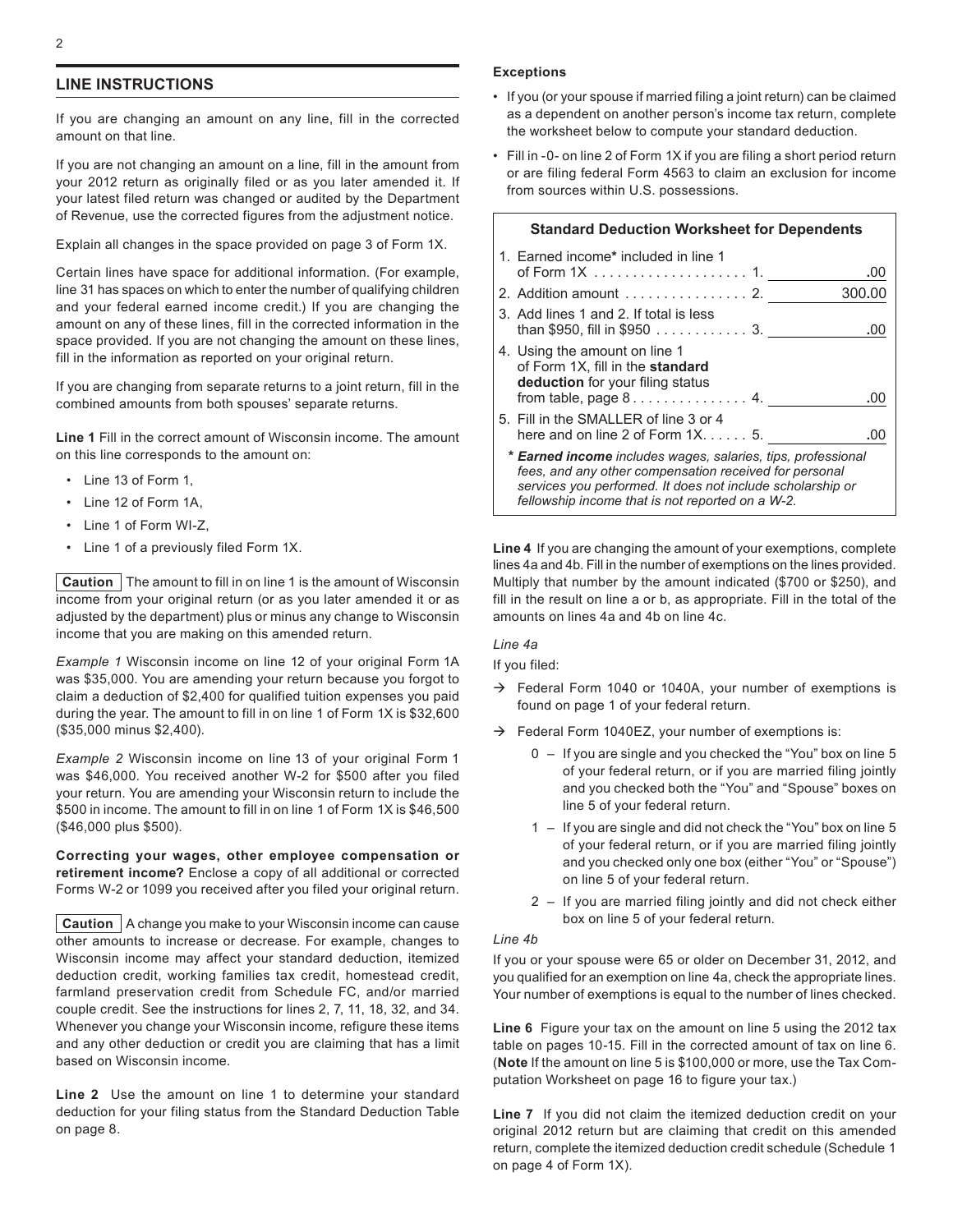If you are changing the amount of your credit, complete a corrected itemized deduction credit schedule (Schedule 1 on page 4 of Form 1X).

**Caution** If you claimed the itemized deduction credit on your original return, any change you make to Wisconsin income (line 1 of Form 1X) can increase or decrease your credit. If this is the case, you must complete a corrected itemized deduction credit schedule (Schedule 1 on page 4 of Form 1X).

**Line 8** The armed forces member credit is available to certain members of the U.S. armed forces on active duty who received military pay from the federal government in 2012 for services performed while stationed outside the United States. See the instructions for Form 1 or 1A for further information.

**Line 9** If you did not claim the renter's or homeowner's school property tax credit on your original return or if you are changing the amount of your credit, see page 6 for information on this credit and the tables needed to compute the credit.

**Line 10** If you claimed historic rehabilitation credits on your original 2012 Form 1, fill in the amount of your credit on line 10. If you are first claiming the credit on this amended return or are changing the amount of credit, fill in the new or corrected amount on line 10. Enclose the new or corrected Schedule HR (or Schedule 2K-1, 3K-1, or 5K-1) with Form 1X.

**Line 11** See the instructions for Form 1 or 1A for information on this credit.

**Caution** If you claimed the working families tax credit on your original return, any change you make to Wisconsin income (line 1 of Form 1X) may increase or decrease your credit.

**Line 12** The following nonrefundable credits from Schedule CR are claimed on line 12: health insurance risk-sharing plan assessments credit (from Schedule 2K-1, 3K-1, or 5K-1), carryforward of film production company investment credit – nonrefundable portion, postsecondary education credit, water consumption credit, biodiesel fuel production credit, veteran employment credit, and community rehabilitation program credit. If you are changing the amount of any of these credits or first claiming the credit, enclose a corrected Schedule 2K-1, 3K-1 or 5K-1, Schedule CM, Schedule FP, Schedule PE, Schedule WC, Schedule BC, or Schedule VE along with Schedule CR.

**Line 15** If you are changing the amount of your alternative minimum tax, enclose a corrected Wisconsin Schedule MT with Form 1X.

**Line 18** If you are changing your married couple credit, complete a corrected schedule, Married Couple Credit When Both Spouses Are Employed (Schedule 2 on page 4 of Form 1X).

**Caution** If you claimed the married couple credit on your original return, any change you make to earned income which is included in Wisconsin income on line 1 of Form 1X, can increase or decrease your credit. If this is the case, you must complete the schedule, Married Couple Credit When Both Spouses Are Employed (Schedule 2 on page 4 of Form 1X).

Line 19 The following nonrefundable credits from Schedule CR are claimed on line 19: carryforward of film production services credit – nonrefundable portion; manufacturer's sales tax credit – Schedule MS; manufacturing investment credit – Schedule MI; dairy and livestock farm investment credit – Schedule DI;

ethanol and biodiesel fuel pump credit – Schedule EB; development zones credit – Schedule DC; technology zones credit – Schedule TC; economic development tax credit – Schedule ED; angel investment credit – Schedule VC (Part I); early stage seed investment credit – Schedule VC (Part II); carryforward of Internet equipment credit; and electronic medical records credit – Schedule EM. If you are changing the amount of any of these credits or first claiming one of these credits, enclose a corrected credit schedule along with Schedule CR. See the various schedules for information on these credits.

**Line 20** If you are claiming the credit for net income tax paid to another state, fill in the 2-letter postal abbreviation for the state to which you paid the tax in the space to the left of line 20. If you paid tax to more than one state, fill in the number 99 in the space or other applicable code number. Enclose Schedule OS if you are changing the amount of your credit or first claiming the credit.

**Line 23** If you were subject to the economic development surcharge, changes you make to trade or business income or to income earned as a statutory employee may affect the economic development surcharge. If you are changing the amount of your economic development surcharge or first reporting a surcharge, enclose Schedule EDS with Form 1X.

**Line 24** If you made taxable purchases during 2012 from out-ofstate firms on which sales and use tax was not charged, you must report Wisconsin sales and use tax on these purchases. Refer to the 2012 Form 1 or 1A and WI-Z instructions to figure the amount of sales and use tax due on out-of-state purchases.

**Line 25** Fill in the amount of your donations from your original return. But, if you did not make a donation on your original return, but now wish to, or if you want to increase your donation, fill in the new amount on the appropriate line(s). If you want to decrease the amount of your donation, you may only fill in a smaller amount if you file Form 1X by October 15, 2014, or if your original return was filed after April 15, 2013, within 18 months of the date your return was filed.

**Line 26** If you are changing the amount of penalties on retirement plans, IRAs, medical savings accounts, health savings accounts, etc., enclose a corrected copy of your federal Form 5329 (if you were required to file this form for federal tax purposes) and/or Form 5330, Form 8853, or Form 8889 with Form 1X.

**Line 27** Include on this line any required repayment of a state historic rehabilitation credit, angel investment credit, or early stage seed investment credit, recapture of development zones investment credit, or any penalty related to the sale or disposition of assets used in farming or business assets to a related person. If you are changing any of these amounts, be sure to explain on page 3 of Form 1X the reason for the change and the computation of the change. Enclose a copy of Schedule DC if you are changing the recapture of development zones investment credit.

**Line 29** If you are changing the amount of Wisconsin income tax withheld, enclose any additional or corrected Form W-2, W-2G, or 1099 you received after you filed your original return.

**Line 30** Fill in your 2012 Wisconsin estimated tax payments.

**Line 31** Refer to the 2012 Form 1 or Form 1A instructions for information on the Wisconsin earned income credit.

**Line 32** If you are changing the amount of your farmland preservation credit, enclose a corrected Schedule FC or FC-A with Form 1X.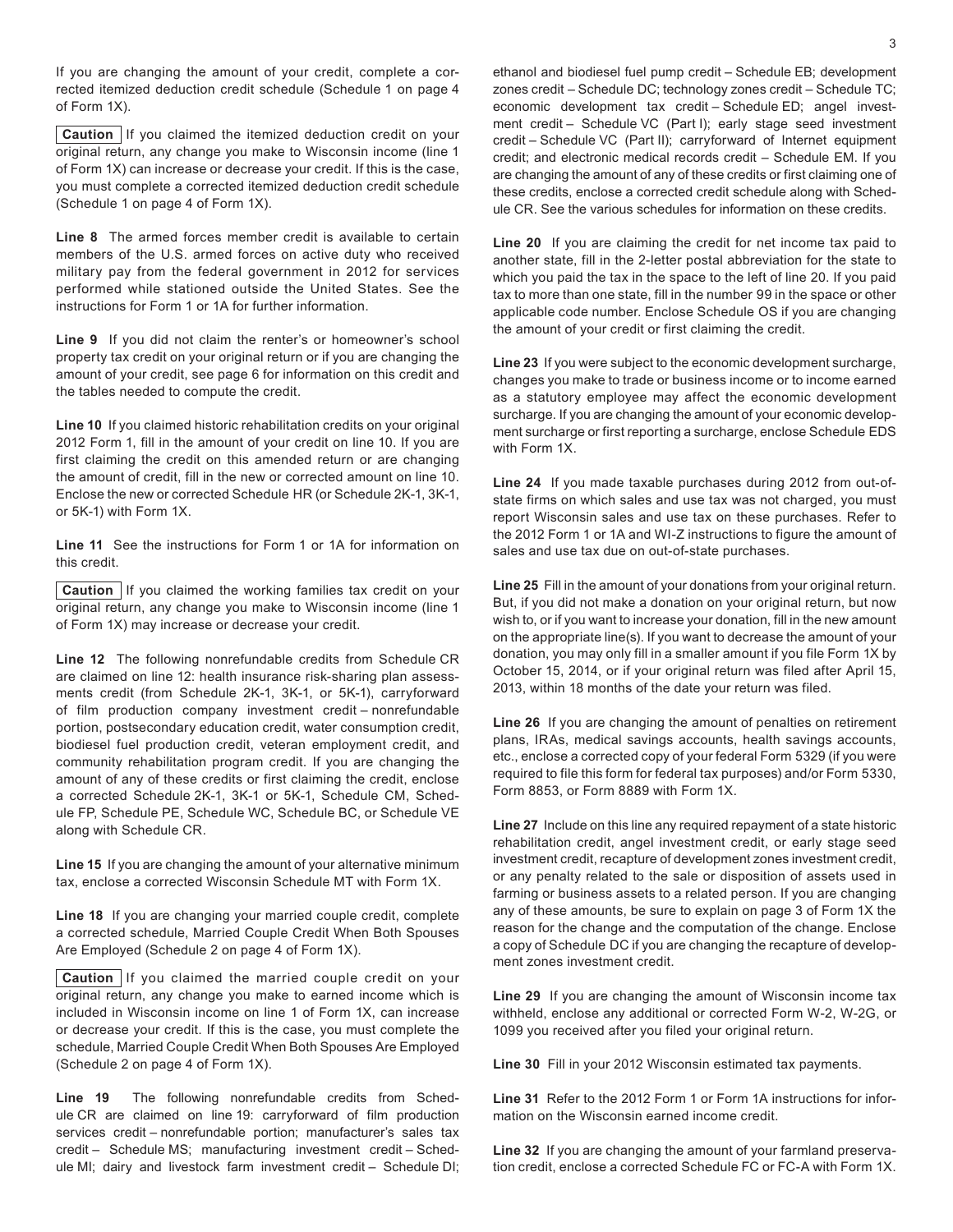If you are first claiming farmland preservation credit on this amended return, enclose a completed Schedule FC or FC-A along with the required property tax bills and documentation.

**Caution** If you claimed the farmland preservation credit using Schedule FC on your original return, any change you make to Wisconsin income (line 1 of Form 1X) may increase or decrease your credit. If this is the case, you must complete a corrected Schedule FC.

**Line 33** See the Form 1 instructions for information on the repayment credit.

**Line 34** If you are changing the amount of your homestead credit, attach a corrected Schedule H or H-EZ to Form 1X.

If you are first claiming homestead credit on this amended return, attach a completed Schedule H or H-EZ along with the rent certificate or property tax bills.

If you claimed homestead credit on your original return, attach a copy of your original Schedule H or H-EZ to Form 1X.

**Caution** If you claimed homestead credit on your original return, any change you make to Wisconsin income (line 1 of Form 1X) may increase or decrease your credit. If this is the case, you must complete a corrected Schedule H or H-EZ.

**Line 35** If you are changing the amount of your veterans and surviving spouses property tax credit or first claiming the credit, enclose copies of your property tax bills paid during 2012 and proof of payment. Also enclose the certification from the Wisconsin Department of Veterans Affairs if you did not previously submit it.

**Caution** If you are first claiming the veterans and surviving spouses property tax credit on this amended return, you must also eliminate any school property tax credit, homestead credit, or farmland preservation credit you may have claimed on your original return. You cannot claim any of these credits if you claim the veterans and surviving spouses property tax credit.

**Line 36** The following refundable credits from Schedule CR are claimed on line 36: enterprise zone jobs credit – Schedule EC; dairy manufacturing facility investment credit and dairy cooperative credit – Schedule DM; meat processing facility investment credit – Schedule MP; film production company investment credit and film production services credit – Schedule FP; woody biomass harvesting and processing credit – Schedule WB; food processing plant and food warehouse investment credit – Schedule FW; beginning farmer and farm asset owner credit – Schedule FL; and jobs tax credit – Schedule JT. If you are changing the amount of any of these credits or first claiming one of these credits, enclose a corrected credit schedule along with Schedule CR.

**Line 37** Fill in the amount of tax you paid from the "Amount You Owe" line on your original 2012 return. This would be:

- line 54 of Form 1
- • line 38 of Form 1A
- • line 19 of Form WI-Z

**Do not** include payments of underpayment interest which may be included on line 54 of Form 1 or line 38 of Form 1A.

If you did not pay the full amount shown on these lines, fill in only the portion that you actually paid. Also, include any additional tax that may have resulted if your original return was changed or audited. This includes additional tax paid with a previously filed 2012 amended return (line 46 of Form 1X) and additional tax paid as a result of a department adjustment to your return. Do not include payments of interest or penalties.

For example, if the amount paid with your 2012 Form 1 was \$50 and you later paid \$35 additional tax on an assessment, fill in \$85 on line 37 of Form 1X.

**Line 39** Fill in the refund from your original 2012 return (not including the amount applied to your 2013 estimated tax). This is the amount from:

- $\cdot$  Form 1 line 52
- $\cdot$  Form 1A line 36
- $\cdot$  Form WI-Z line 18

This amount must be considered in preparing Form 1X since any refund you have not yet received from your 2012 return will be refunded separately from any additional refund you claim on Form 1X.

If your refund was reduced because you owed underpayment interest or any penalties, fill in the amount of your refund before the reduction for underpayment interest or any penalty.

**Caution** If your 2012 return was adjusted by the department, fill in the refund shown on the adjustment notice you received. If the adjustment notice shows a tax due rather than a refund, complete line 37 instead of line 39.

**Line 40** If line 39 is less than line 38, subtract line 39 from line 38 and fill in the result on line 40.

If line 39 is more than line 38, subtract line 38 from line 39. Fill in the result on line 40 as a negative amount by placing a minus sign (-) in front of the number.

**Line 43** If line 41 is less than line 42, subtract line 41 from line 42. Fill in the result on line 43. If line 42 is a negative amount, do not complete line 43.

**Line 44** Fill in the amount of line 43 that you want refunded to you. The amount on line 44 cannot be more than the amount on line 43 less the amount applied to your estimated tax on line 45.

We will figure interest and include it in your refund check. Interest is at a rate of 3% per year from the due date of your 2012 return. However, interest is not allowed on (1) a refund issued within 90 days of the due date of the return or within 90 days of the date the return was filed, whichever is later, (2) a refund due to an increase in homestead credit, or farmland preservation credit claimed on Schedule FC, or (3) any portion of the refund which is applied to 2013 estimated tax.

**Line 45** Fill in the amount to be applied to your 2013 estimated tax. Any overpayment on line 43 will be reduced by this amount, or the additional tax you owe will increase by this amount.

Generally, the amount filled in on line 45 must be the same as the amount shown on line 53 of Form 1 or line 37 of Form 1A (or as adjusted by the department). However, if you file your amended return during 2013, you may increase or decrease the amount to be applied to your 2013 estimated tax.

**Line 46** If the total of the amounts on line 41 and line 45 is greater than line 42, you owe additional tax. Subtract line 42 from the total of lines 41 and 45. Fill in the result on line 46.

**Caution** If line 42 is a negative amount because line 39 exceeds line 38, treat the amount on line 42 as a positive amount and add (rather than subtract) line 42 to lines 41 and 45 and fill in the total on line 46.

**Line 47** Interest on the additional tax is 12% per year from the due date of your 2012 return. Figure the interest on the additional tax (line 46). Fill in the amount of interest on line 47.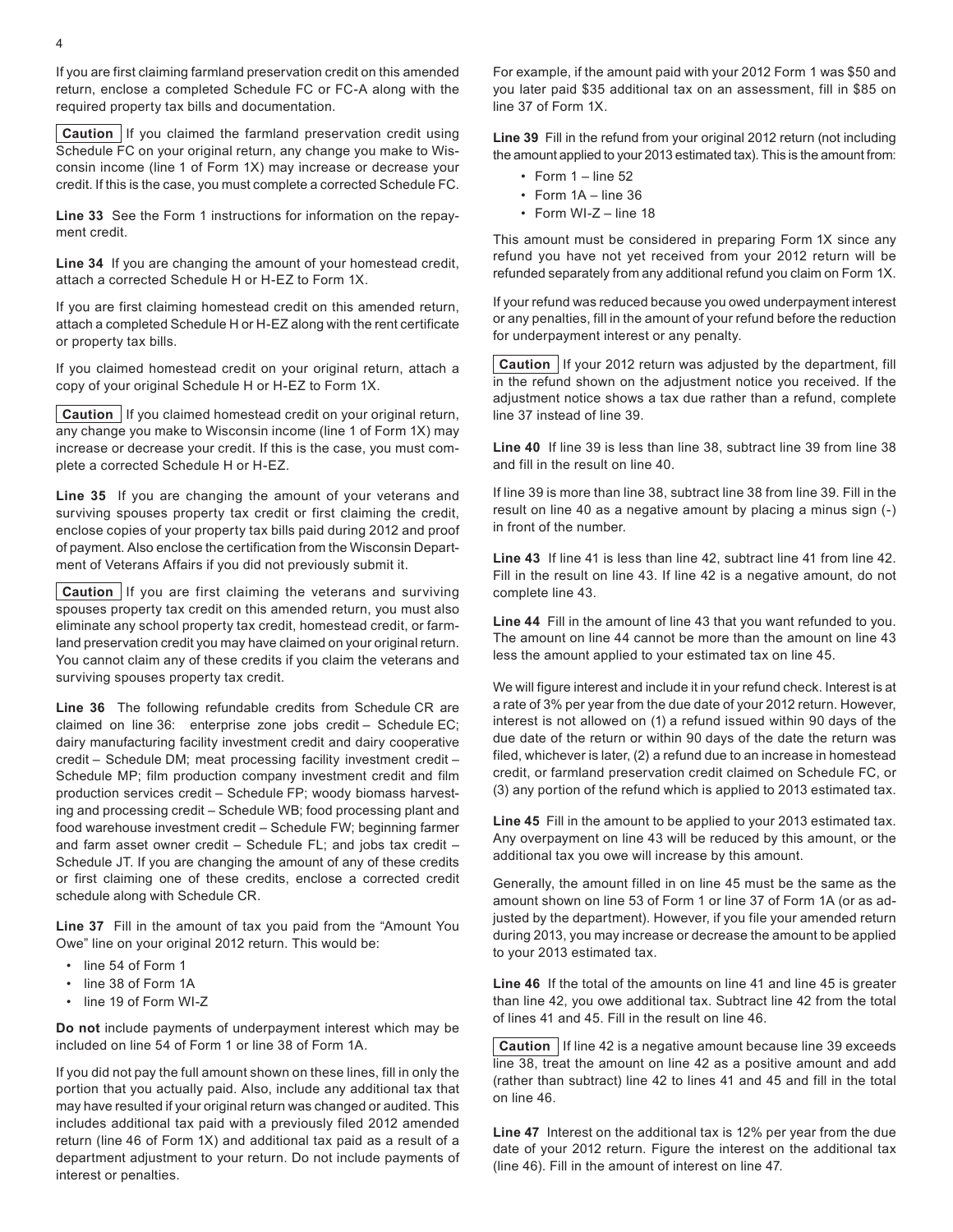**Exception** Do not compute interest on any of the following:

- Any additional amount due from an increase in the amount of penalties on IRAs, other retirement plans, MSAs, etc. (see line 26).
- • Any additional amount due from an increase in the penalty on the sale of certain business assets or assets used in farming (see line 27).
- • Any additional amount due because of a decrease in the amount of homestead credit or farmland preservation credit if claim filed on Schedule FC.

**Line 48** Add line 46 and line 47 and fill in the total on line 48. This is the total amount due. You may pay online or by check, money order, or credit card.

**To pay online** Go to the department's website at https://tap.revenue. wi.gov/pay. This is a free service.

**To pay by check or money order** Make your check or money order payable to the Wisconsin Department of Revenue. Write "2012 Form 1X" on your check or money order. Paper clip it to the front of your Form 1X.

If you e-filed your amended return and are paying by check or money order, attach your payment to Form EPV. Mail Form EPV and your payment to the address shown on Form EPV.

**To pay by credit card** You may use your Visa® Card, MasterCard®, American Express® Card, or Discover® Card. To pay by credit card, call toll free or access by Internet the service provider listed below and follow the instructions of the provider. A convenience fee of 2.5% (with a minimum of \$1) will be charged by the service provider based on the amount you are paying. You will be told what the fee is during the transaction and you will have the option to either continue or cancel the transaction. **If you paid by credit card,** enter on page 1 of Form 1X in the lower right corner the confirmation number you were given at the end of the transaction and the amount you charged (not including the convenience fee).

> Official Payments Corporation 1-800-2PAY-TAX (1-800-272-9829) 1-866-621-4109 (Customer Service) **[officialpayments.com](http://www.officialpayments.com)**

**Line 49** If you were subject to underpayment interest on your original return and you are now changing the amount of such interest, enclose a corrected Schedule U with Form 1X. Fill in the appropriate exemption code in the brackets on line 49 only if you are enclosing an application for a waiver, qualify for an exception, or are using the annualized income installment method (Part IV of Schedule U) to compute underpayment interest. See Schedule U instructions for the exception codes. Figure the difference between the amount of underpayment interest as reported on your original return (or as assessed by the department) and the amount of underpayment interest shown on your corrected Schedule U. Fill in the difference on line 49. If the amount of underpayment interest is reduced, put a minus sign (-) in front of the amount on line 49.

If line 43 of Form 1X shows an overpayment and you are reducing the amount of underpayment interest, add the amount on line 49 to the amount on line 43 of Form 1X. Adjust lines 44 and 45 as appropriate.

If line 48 of Form 1X shows an amount due and you are increasing the amount of underpayment interest, add the amount on line 49 to the amount on line 48 of Form 1X.

#### **Explanation of Changes to Income, Payments, and Credits**

Explain all changes on page 3 of Form 1X. Fill in the line number for each change, and give the reason for each change. Enclose all



supporting forms and schedules for items changed. Listed below are some common reasons for amending returns along with a code number. If you are amending your return for any of these reasons, fill in the appropriate code number in the box located in the explanation of change area. Use a separate box for each code number that applies.

- 01 Dependent change
- 02 Pass-through entity (partnership, tax-option (S) corporation, estate or trust) change
- 03 Form 1099 change
- 04 Form W-2 change
- 05 Tuition expense subtraction
- 06 Interest/dividends change
- 07 Filing status change
- 08 IRA change
- 09 Exempt pensions
- 10 Repayment of income previously taxed
- 11 Federal audit and adjustments
- 12 Protective claim for refund

**Schedule 1 – Itemized deduction credit** If you are changing the amount of your itemized deduction credit, explain the reason for the change and complete Schedule 1 on page 4 of Form 1X. Refer to the 2012 Form 1 instruction booklet to compute your credit.

**Schedule 2 – Married couple credit** If you are changing the amount of your married couple credit, explain the reason for the change and complete Schedule 2 on page 4 of Form 1X. Refer to the instructions in your 2012 Wisconsin income tax booklet.

**Signature** Sign and date Form 1X in the space provided on page 3. Your spouse must also sign if filing a joint return.

**Assembling Your Return** Begin by putting the four pages of Form 1X in numerical order. Then attach, using a paper clip, the following in the order listed. Do not staple your return. Stapling will delay the processing of your return and any refund.

**Caution** | Be sure to submit all four pages of Form 1X, even if you don't have any entries on page 4. Our scanning equipment requires all four pages so processing of your return will be delayed if you do not submit all pages.

- **1. Payment** If you owe an amount, paper clip your payment to the front of Form 1X, unless paying by credit card or online.
- **2. Wisconsin Schedules** Copies of appropriate Wisconsin schedules and supporting documents.
- **3. W‑2s or 1099s** The appropriate copy of any additional or corrected 1099s, W-2s, or other withholding statements.
- **4. Federal Schedules** Enclose any federal schedules related to the amended Form 1X.
- **5. Divorce Decree** If your divorce decree apportions any tax liability owed to the department to your former spouse, enclose a copy of the divorce decree. Fill in "04" in the Special Conditions box on page 1 of Form 1X. This will prevent your refund from being applied against such tax liability.
- **6. Injured Spouse** If you are filing federal Form 8379, *Injured Spouse Claim and Allocation*, enclose a copy with your Form 1X. Fill in "05" in the Special Conditions box on page 1 of Form 1X.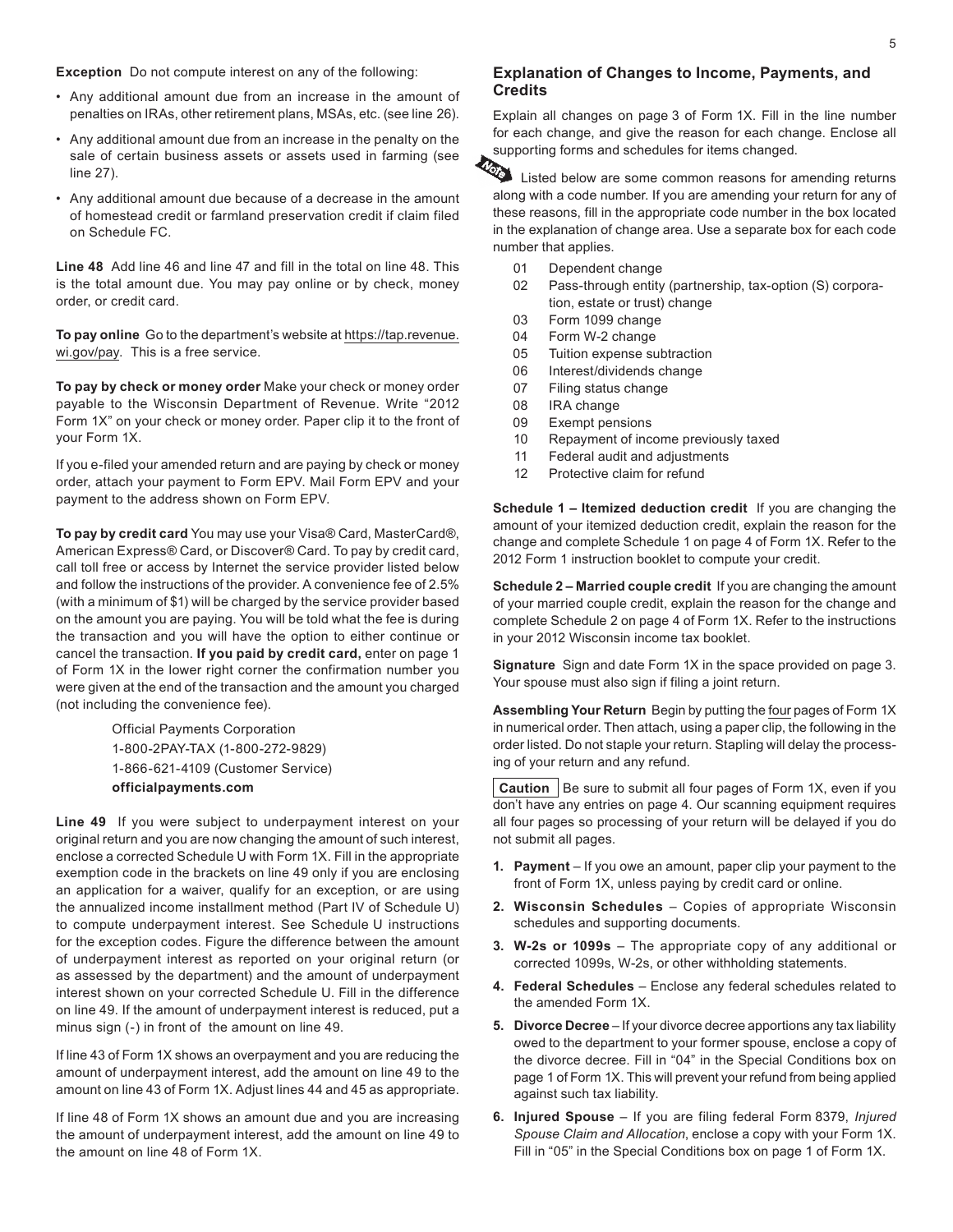*The following information and tables may be needed if you are changing the amount of your renter's or homeowner's school property tax credit or if you are first claiming the credit on this amended return.*

#### n **Line 9 Renter's and Homeowner's School Property Tax Credit**

You may claim a credit if you paid rent during 2012 for living quarters used as your primary residence OR you paid property taxes during 2012 on your home. You are eligible for a credit whether or not you claim homestead credit on line 34. You may not claim the renter's and homeowner's school property tax credit if you claim the veterans and surviving spouses property tax credit.

#### **Special Cases**

**If You Paid Both Property Taxes and Rent** You may claim both the renter's credit and the homeowner's credit. The total combined credit claimed on lines 9a and 9b may not be more than \$300 (\$150 if married filing a separate return or married filing as head of household).

**Married Persons Filing a Joint Return** Figure your credit by using the rent and property taxes paid by both spouses.

**Married Persons Filing Separate Returns or Married Persons Filing as Head of Household** Each spouse may claim a credit. Each of you may use only your own property taxes and rent to figure the credit. The maximum credit allowable to each spouse is \$150.

**Persons Who Jointly Own a Home or Share Rented Living Quarters**  When two or more persons (other than husband and wife) jointly own a home or share rented living quarters, each may claim a credit. However, the property taxes and rent paid must be divided among the owners or occupants. See the instructions for lines 9a and 9b.

#### Line 9a How to Figure the Renter's School **Property Tax Credit**

**Step 1 Rent Paid in 2012** Fill in on the appropriate line(s) the total rent that you paid in 2012 for living quarters (1) where the heat was included in the rent, and (2) where the heat was not included in the rent. These living quarters must have been used as your principal home. Do not include rent that you may claim as a business expense. Do not include rent paid for housing that is exempt from property taxes. (Property owned by a public housing authority is considered tax-exempt unless that authority makes payments in place of property taxes to the city or town in which it is located. If you live in public housing, you may wish to ask your manager about this.)

#### **Renter's School Property Tax Credit Table\***

| If Rent<br>Paid is:                       |                                           |                                                   | Your Line 9a<br>Credit is:                            | If Rent<br>Paid is:                             |                                           | Your Line 9a<br>Credit is:                        |                                                       | If Rent<br>Paid is:                                |                                                    | Your Line 9a<br>Credit is:                        |                                                       | If Rent<br>Paid is:                                       |                                                |                                            | Your Line 9a<br>Credit is:                            |
|-------------------------------------------|-------------------------------------------|---------------------------------------------------|-------------------------------------------------------|-------------------------------------------------|-------------------------------------------|---------------------------------------------------|-------------------------------------------------------|----------------------------------------------------|----------------------------------------------------|---------------------------------------------------|-------------------------------------------------------|-----------------------------------------------------------|------------------------------------------------|--------------------------------------------|-------------------------------------------------------|
| At<br>Least                               | But<br>Less<br>Than                       | Col. 1<br><b>Heat</b><br>In-<br>cluded<br>in Rent | Col. 2<br><b>Heat</b><br>Not In-<br>cluded<br>in Rent | At<br>Least                                     | But<br>Less<br>Than                       | Col. 1<br><b>Heat</b><br>In-<br>cluded<br>in Rent | Col. 2<br><b>Heat</b><br>Not In-<br>cluded<br>in Rent | At<br>Least                                        | <b>But</b><br>Less<br>Than                         | Col. 1<br><b>Heat</b><br>In-<br>cluded<br>in Rent | Col. 2<br><b>Heat</b><br>Not In-<br>cluded<br>in Rent | At<br>Least                                               | <b>But</b><br>Less<br>Than                     | Col. 1<br>Heat<br>In-<br>cluded<br>in Rent | Col. 2<br><b>Heat</b><br>Not In-<br>cluded<br>in Rent |
| \$<br>1<br>100<br>200<br>300<br>400       | 100<br>\$<br>200<br>300<br>400<br>500     | \$<br>$\overline{1}$<br>4<br>6<br>8<br>11         | \$<br>$\sqrt{2}$<br>5<br>8<br>11<br>14                | $$3,500$ \$<br>3.600<br>3,700<br>3,800<br>3,900 | 3,600<br>3,700<br>3,800<br>3,900<br>4,000 | \$<br>85<br>88<br>90<br>92<br>95                  | \$107<br>110<br>113<br>116<br>119                     | \$7,000\$7,100<br>7,100<br>7,200<br>7,300<br>7,400 | 7.200<br>7,300<br>7,400<br>7,500                   | \$169<br>172<br>174<br>176<br>179                 | \$212<br>215<br>218<br>221<br>224                     | \$10,500 \$10,600<br>10.600<br>10,700<br>10,800<br>10,900 | 10.700<br>10,800<br>10,900<br>11,000           | \$253<br>256<br>258<br>260<br>263          | \$ 300<br>300<br>300<br>300<br>300                    |
| 500<br>600<br>700<br>800<br>900           | 600<br>700<br>800<br>900<br>1,000         | 13<br>16<br>18<br>20<br>23                        | 17<br>20<br>23<br>26<br>29                            | 4,000<br>4,100<br>4,200<br>4,300<br>4,400       | 4,100<br>4,200<br>4,300<br>4,400<br>4,500 | 97<br>100<br>102<br>104<br>107                    | 122<br>125<br>128<br>131<br>134                       | 7,500<br>7,600<br>7,700<br>7,800<br>7,900<br>8,000 | 7,600<br>7,700<br>7,800<br>7,900<br>8,000<br>8,100 | 181<br>184<br>186<br>188<br>191<br>193            | 227<br>230<br>233<br>236<br>239<br>242                | 11,000<br>11,100<br>11,200<br>11,300<br>11,400            | 11,100<br>11,200<br>11,300<br>11,400<br>11,500 | 265<br>268<br>270<br>272<br>275            | 300<br>300<br>300<br>300<br>300                       |
| 1,000<br>1,100<br>1,200<br>1,300<br>1,400 | 1,100<br>1,200<br>1,300<br>1,400<br>1,500 | 25<br>28<br>30<br>32<br>35                        | 32<br>35<br>38<br>41<br>44                            | 4.500<br>4,600<br>4,700<br>4,800<br>4,900       | 4.600<br>4,700<br>4.800<br>4,900<br>5,000 | 109<br>112<br>114<br>116<br>119                   | 137<br>140<br>143<br>146<br>149                       | 8,100<br>8,200<br>8,300<br>8,400                   | 8,200<br>8,300<br>8,400<br>8,500                   | 196<br>198<br>200<br>203                          | 245<br>248<br>251<br>254                              | 11,500<br>11,600<br>11.700<br>11,800<br>11,900            | 11,600<br>11,700<br>11,800<br>11,900<br>12,000 | 277<br>280<br>282<br>284<br>287            | 300<br>300<br>300<br>300<br>300                       |
| 1,500<br>1,600<br>1,700<br>1,800<br>1,900 | 1,600<br>1,700<br>1,800<br>1,900<br>2,000 | 37<br>40<br>42<br>44<br>47                        | 47<br>50<br>53<br>56<br>59                            | 5,000<br>5,100<br>5,200<br>5,300<br>5,400       | 5,100<br>5,200<br>5,300<br>5,400<br>5,500 | 121<br>124<br>126<br>128<br>131                   | 152<br>155<br>158<br>161<br>164                       | 8,500<br>8.600<br>8,700<br>8,800<br>8,900          | 8,600<br>8.700<br>8,800<br>8,900<br>9,000          | 205<br>208<br>210<br>212<br>215                   | 257<br>260<br>263<br>266<br>269                       | 12,000<br>12,100<br>12,200<br>12,300<br>12,400            | 12,100<br>12,200<br>12,300<br>12,400<br>12,500 | 289<br>292<br>294<br>296<br>299            | 300<br>300<br>300<br>300<br>300                       |
| 2,000<br>2,100<br>2,200<br>2,300<br>2,400 | 2,100<br>2,200<br>2,300<br>2,400<br>2,500 | 49<br>52<br>54<br>56<br>59                        | 62<br>65<br>68<br>71<br>74                            | 5,500<br>5,600<br>5,700<br>5,800<br>5,900       | 5,600<br>5,700<br>5,800<br>5,900<br>6,000 | 133<br>136<br>138<br>140<br>143                   | 167<br>170<br>173<br>176<br>179                       | 9,000<br>9,100<br>9,200<br>9,300<br>9,400          | 9,100<br>9,200<br>9,300<br>9,400<br>9,500          | 217<br>220<br>222<br>224<br>227                   | 272<br>275<br>278<br>281<br>284                       |                                                           | 12,500 or more                                 | 300                                        | 300                                                   |
| 2,500<br>2,600<br>2,700<br>2,800<br>2,900 | 2,600<br>2,700<br>2,800<br>2,900<br>3,000 | 61<br>64<br>66<br>68<br>71                        | 77<br>80<br>83<br>86<br>89                            | 6,000<br>6,100<br>6,200<br>6,300<br>6,400       | 6,100<br>6,200<br>6,300<br>6,400<br>6,500 | 145<br>148<br>150<br>152<br>155                   | 182<br>185<br>188<br>191<br>194                       | 9,500<br>9,600<br>9,700<br>9,800<br>9,900          | 9,600<br>9,700<br>9,800<br>9,900<br>10,000         | 229<br>232<br>234<br>236<br>239                   | 287<br>290<br>293<br>296<br>299                       |                                                           |                                                |                                            |                                                       |
| 3,000<br>3,100<br>3,200<br>3,300<br>3,400 | 3,100<br>3,200<br>3,300<br>3,400<br>3,500 | 73<br>76<br>78<br>80<br>83                        | 92<br>95<br>98<br>101<br>104                          | 6,500<br>6,600<br>6,700<br>6,800<br>6,900       | 6,600<br>6,700<br>6,800<br>6,900<br>7,000 | 157<br>160<br>162<br>164<br>167                   | 197<br>200<br>203<br>206<br>209                       | 10,000<br>10,100<br>10,200<br>10,300<br>10.400     | 10,100<br>10,200<br>10,300<br>10,400<br>10,500     | 241<br>244<br>246<br>248<br>251                   | 300<br>300<br>300<br>300<br>300                       |                                                           |                                                |                                            |                                                       |

**\*Caution** The credit allowed certain persons may be less than the amount indicated. See "Special Cases" above.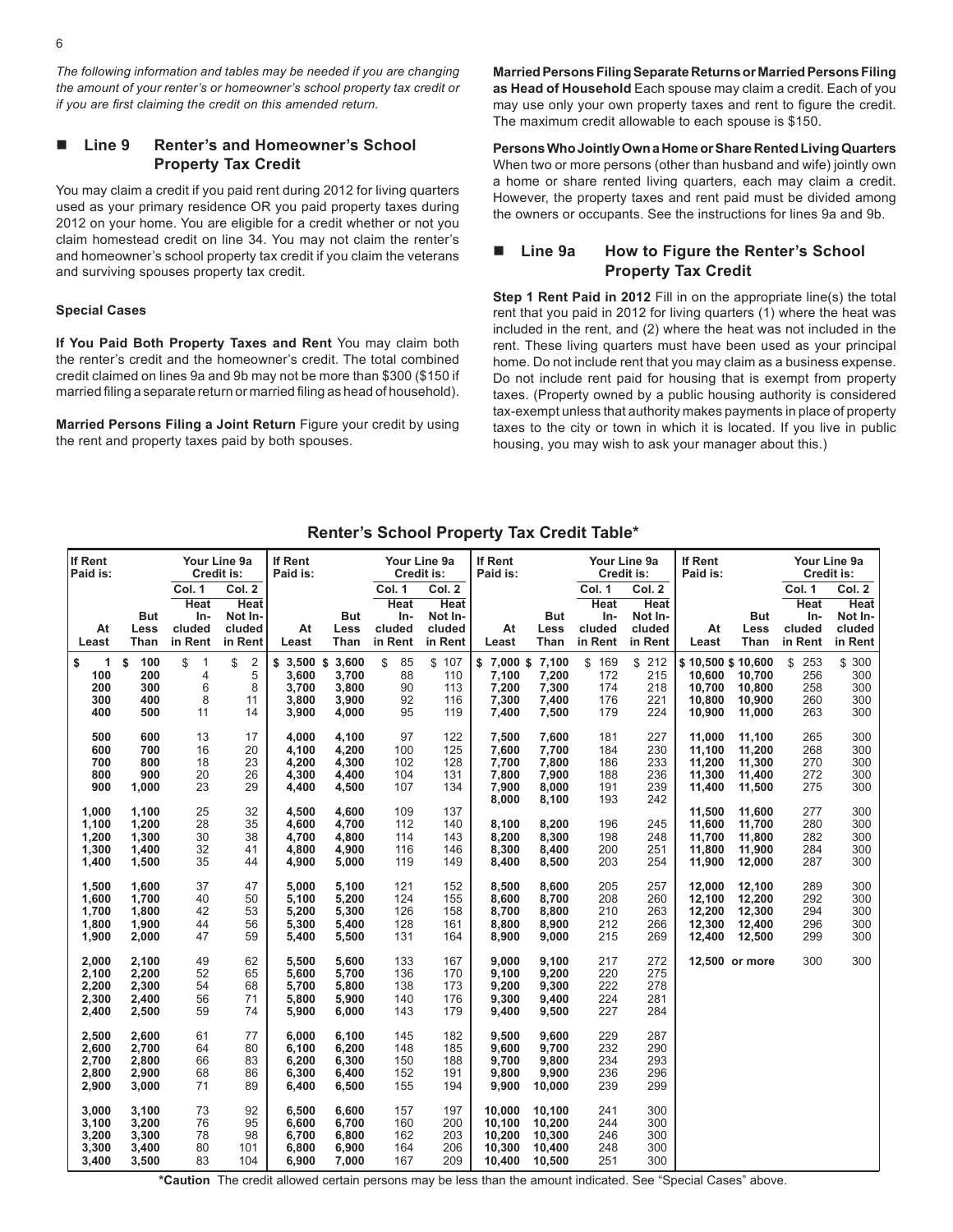If the rent you paid included food, housekeeping, medical, or other services, reduce the amount filled in for rent paid in 2012 by the value of these items. If you shared living quarters with one or more persons (other than your spouse or dependents), fill in only the portion of the rent which you paid in 2012. For example, if you and two other persons rented an apartment and paid a total rent of \$3,000 in 2012, and you each paid \$1,000 of the rent, each could claim a credit based on \$1,000 of rent.

**Step 2** Refer to the Renter's School Property Tax Credit Table on page 6 to figure your credit. If heat was included in your rent, use Column 1 of the table. If heat was not included, use Column 2. Fill in your credit on line 9a.

**Exception** If you paid both rent where heat was included and rent where heat was not included, complete the worksheet below.

## **Renter's Worksheet** *(Complete only if Exception described above applies)*

- 1. Credit for rent with heat included (from Column 1 of Table on page  $6$ )......1.
- 2. Credit for rent where heat not included (from Column 2 of Table on page  $6$ )......2.
- 3. Add lines 1 and 2. Fill in on line 9a of Form 1X**\***. . 3.
- **\*** Do not fill in more than \$300 (\$150 if married filing a separate return or married filing as head of household).

#### n **Line 9b How to Figure the Homeowner's School Property Tax Credit**

**Step 1 Property Taxes Paid on Home in 2012** Fill in the amount of property taxes that you *paid* in 2012 on your home. Do **not** include:

- Charges for special assessments, delinquent interest, or services that may be included on your tax bill (such as trash removal, recycling fee, or a water bill).
- Property taxes that you can claim as a business expense (for example, farm taxes or rental property taxes).
- Property taxes paid on property that is not your primary residence (such as a cottage or vacant land).
- Property taxes that you paid in any year other than 2012.

Property taxes are further limited as follows:

- a. If you bought or sold your home during 2012, the property taxes of the seller and buyer are the taxes set forth for each in the closing agreement made at the sale or purchase. If the closing agreement does not divide the property taxes between the seller and buyer, divide them on the basis of the number of months each owned the home.
- b. If you owned a mobile home during 2012, property taxes include the parking permit fees paid to your municipality and/or the personal property taxes paid on your mobile home. (Payments for space rental should be filled in as rent on line 9a.)
- c. If you, or you and your spouse, owned a home jointly with one or more other persons, you may only use that portion of the property taxes that reflects your percentage of ownership. For example, if

you and another person (other than your spouse) jointly owned a home on which taxes of \$1,500 were paid, each of you would claim a credit based on \$750 of taxes.

**CAUTION** Property taxes paid during 2012 must be reduced by any amounts received as a refund of such taxes. For example, a taxpayer claimed farmland preservation credit on Schedule FC (which is considered a refund of property taxes) on his or her 2011 Wisconsin return. The taxpayer received a farmland preservation credit in 2012 of \$600 that was based on 2011 property taxes accrued of \$6,000. The 2011 property taxes were paid in 2012 and 10% of such taxes were allocable to the personal residence and 90% to the farm property. Thus, for tax purposes, property taxes paid on the entire property during 2012 are \$5,400 (\$6,000 less \$600 farmland preservation credit). Of this amount, \$540 (10% of \$5,400) is used to compute the 2012 school property tax credit.

**Step 2** Use the Homeowner's School Property Tax Credit Table below to figure your credit. Fill in the amount of your credit on line 9b.

**CAUTION** If you are also claiming the renter's credit on line 9a, the total of your renter's and homeowner's credits can't be more than \$300 (\$150 if married filing a separate return or married filing as head of household).

| <b>If Property Taxes</b><br>are: |                                    |                               | are:                                      | <b>If Property Taxes</b>                  |                                       | <b>If Property Taxes</b><br>are:                    |                                                                              |
|----------------------------------|------------------------------------|-------------------------------|-------------------------------------------|-------------------------------------------|---------------------------------------|-----------------------------------------------------|------------------------------------------------------------------------------|
| At<br>Least                      | <b>But</b><br>Less<br>Than         | Line 9b<br>Credit<br>is       | At<br>Least                               | But<br>Less<br>Than                       | Line 9b<br>Credit<br>is               | <b>But</b><br>At<br>Less<br>Least<br>Than           | Line 9b<br>Credit<br>is                                                      |
| \$<br>1<br>25<br>50<br>75<br>100 | \$<br>25<br>50<br>75<br>100<br>125 | \$<br>2<br>5<br>8<br>11<br>14 | \$<br>875\$<br>900<br>925<br>950<br>975   | 900<br>925<br>950<br>975<br>1,000         | \$<br>107<br>110<br>113<br>116<br>119 | \$1,750 \$1,775<br>1,775<br>1,800<br>1.825<br>1.850 | 212<br>\$<br>215<br>1,800<br>218<br>1,825<br>1.850<br>221<br>1,875<br>224    |
| 125<br>150<br>175<br>200<br>225  | 150<br>175<br>200<br>225<br>250    | 17<br>20<br>23<br>26<br>29    | 1,000<br>1.025<br>1,050<br>1.075<br>1,100 | 1,025<br>1.050<br>1,075<br>1,100<br>1,125 | 122<br>125<br>128<br>131<br>134       | 1,875<br>1.900<br>1,925<br>1,950<br>1,975           | 1,900<br>227<br>1,925<br>230<br>233<br>1,950<br>1,975<br>236<br>2,000<br>239 |
| 250<br>275<br>300<br>325<br>350  | 275<br>300<br>325<br>350<br>375    | 32<br>35<br>38<br>41<br>44    | 1,125<br>1,150<br>1,175<br>1,200<br>1,225 | 1,150<br>1,175<br>1,200<br>1,225<br>1,250 | 137<br>140<br>143<br>146<br>149       | 2,000<br>2,025<br>2,050<br>2,075<br>2,100           | 2,025<br>242<br>2,050<br>245<br>2,075<br>248<br>2,100<br>251<br>2,125<br>254 |
| 375<br>400<br>425<br>450<br>475  | 400<br>425<br>450<br>475<br>500    | 47<br>50<br>53<br>56<br>59    | 1,250<br>1,275<br>1,300<br>1,325<br>1,350 | 1,275<br>1,300<br>1,325<br>1,350<br>1,375 | 152<br>155<br>158<br>161<br>164       | 2,125<br>2,150<br>2,175<br>2.200<br>2,225           | 2,150<br>257<br>2,175<br>260<br>2,200<br>263<br>2.225<br>266<br>2,250<br>269 |
| 500<br>525<br>550<br>575<br>600  | 525<br>550<br>575<br>600<br>625    | 62<br>65<br>68<br>71<br>74    | 1.375<br>1.400<br>1,425<br>1,450<br>1,475 | 1.400<br>1.425<br>1,450<br>1,475<br>1,500 | 167<br>170<br>173<br>176<br>179       | 2,250<br>2,275<br>2,300<br>2,325<br>2,350           | 2,275<br>272<br>2,300<br>275<br>2,325<br>278<br>2,350<br>281<br>284<br>2,375 |
| 625<br>650<br>675<br>700<br>725  | 650<br>675<br>700<br>725<br>750    | 77<br>80<br>83<br>86<br>89    | 1.500<br>1,525<br>1,550<br>1.575<br>1,600 | 1.525<br>1,550<br>1,575<br>1,600<br>1,625 | 182<br>185<br>188<br>191<br>194       | 2.375<br>2,400<br>2,425<br>2,450<br>2,475           | 2.400<br>287<br>2,425<br>290<br>2,450<br>293<br>296<br>2.475<br>2,500<br>299 |
| 750<br>775<br>800<br>825<br>850  | 775<br>800<br>825<br>850<br>875    | 92<br>95<br>98<br>101<br>104  | 1,625<br>1.650<br>1,675<br>1,700<br>1,725 | 1,650<br>1.675<br>1,700<br>1,725<br>1,750 | 197<br>200<br>203<br>206<br>209       | 2,500 or more                                       | 300                                                                          |

**Homeowner's School Property Tax Credit Table\*** 

**\*Caution** The credit allowed certain persons may be less than the amount indicated. See "Special Cases" on page 6.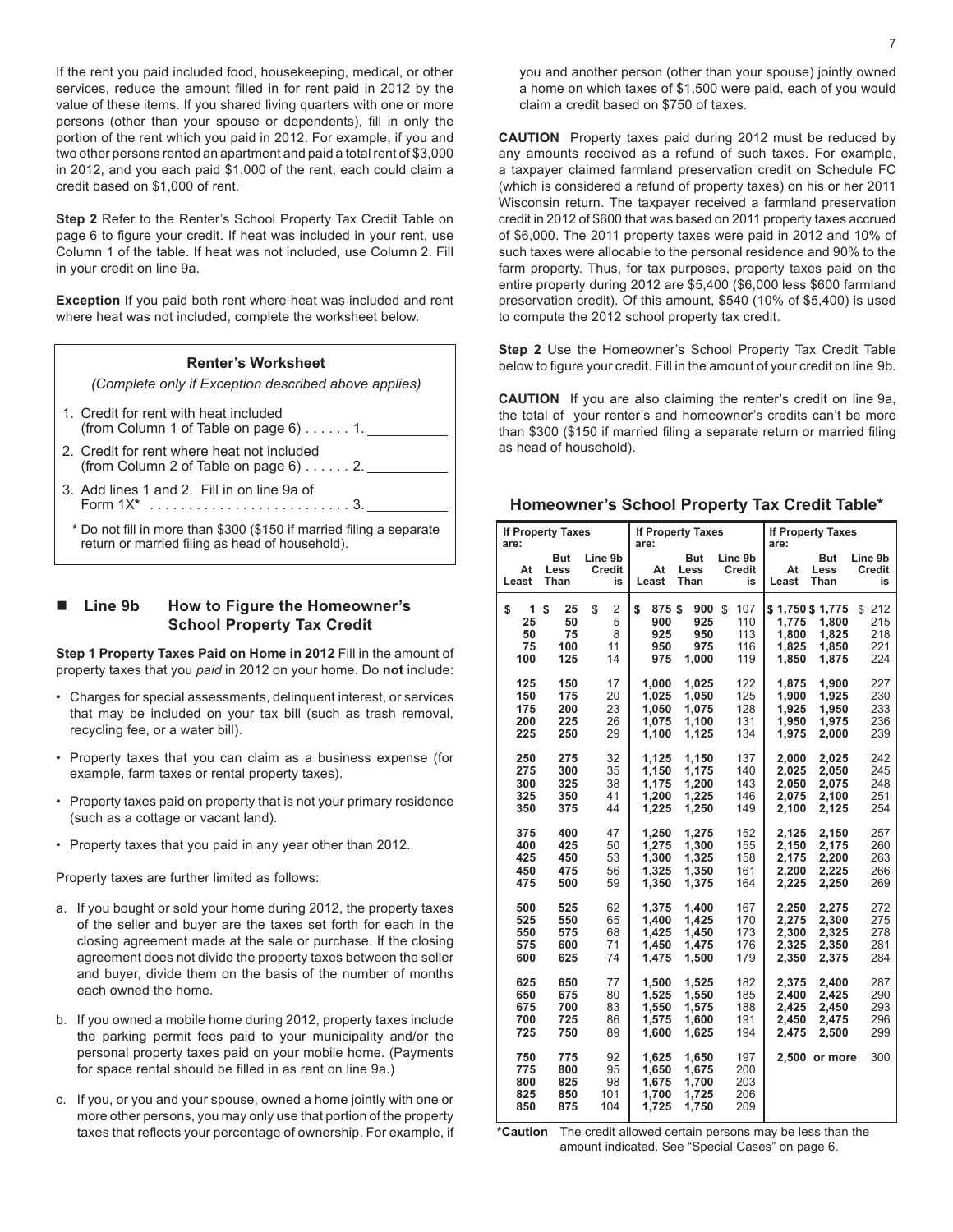| If your income<br>(line 1 of Form $1X$ ) is $-$ |                  | And you are -  |                   |                                               |                  | If your income<br>(line 1 of Form $1X$ ) is $-$ |                  | And you are -  |                   |                                             |                |
|-------------------------------------------------|------------------|----------------|-------------------|-----------------------------------------------|------------------|-------------------------------------------------|------------------|----------------|-------------------|---------------------------------------------|----------------|
|                                                 | But              | Single         | Married<br>filing | Married<br>filing                             | Head<br>of a     |                                                 | But              | Single         | Married<br>filing | Married<br>filing                           | Head<br>of a   |
| At<br>least                                     | less<br>than     |                | jointly           | separately $ $<br>Your standard deduction is- | household        | At<br>least                                     | less<br>than     |                | jointly           | separately  <br>Your standard deduction is- | household      |
|                                                 |                  |                |                   |                                               |                  |                                                 |                  |                |                   |                                             |                |
| 0                                               | 9,380            | 9,760          | 17,580            | 8,350                                         | 12,610           | 34,000<br>34,500                                | 34,500<br>35,000 | 7,338<br>7,278 | 14,712<br>14,613  | 3,431<br>3,332                              | 8,066<br>7,954 |
| 9,380                                           | 9,500            | 9,760          | 17,580            | 8,338                                         | 12,610           | 35,000                                          | 35,500           | 7,218          | 14,514            | 3,233                                       | 7,841          |
| 9,500                                           | 10,000           | 9,760          | 17,580            | 8,277                                         | 12,610           | 35,500                                          | 36,000           | 7,158          | 14,416            | 3,135                                       | 7,729          |
| 10,000<br>10,500                                | 10,500<br>11,000 | 9,760<br>9,760 | 17,580<br>17,580  | 8,178<br>8,079                                | 12,610<br>12,610 | 36,000<br>36,500                                | 36,500<br>37,000 | 7,098<br>7,038 | 14,317<br>14,218  | 3,036<br>2,937                              | 7,616<br>7,504 |
| 11,000                                          | 11,500           | 9,760          | 17,580            | 7,980                                         | 12,610           | 37,000                                          | 37,500           | 6,978          | 14,119            | 2,838                                       | 7,391          |
| 11,500                                          | 12,000           | 9,760          | 17,580            | 7,881                                         | 12,610           | 37,500                                          | 38,000           | 6,918          | 14,020            | 2,739                                       | 7,278          |
| 12,000                                          | 12,500           | 9,760          | 17,580            | 7,782                                         | 12,610           | 38,000                                          | 38,500           | 6,858          | 13,921            | 2,640                                       | 7,166          |
| 12,500<br>13,000                                | 13,000<br>13,500 | 9,760<br>9,760 | 17,580<br>17,580  | 7,683<br>7,585                                | 12,610<br>12,610 | 38,500<br>39,000                                | 39,000<br>39,500 | 6,798<br>6,738 | 13,822<br>13,723  | 2,541<br>2,442                              | 7,053<br>6,941 |
| 13,500                                          | 14,000           | 9,760          | 17,580            | 7,486                                         | 12,610           | 39,500                                          | 40,000           | 6,678          | 13,624            | 2,343                                       | 6,828          |
| 14,000                                          | 14,500           | 9.738          | 17,580            | 7,387                                         | 12,569           | 40,000                                          | 40,500           | 6,618          | 13,526            | 2,245                                       | 6,716          |
| 14,500                                          | 15,000           | 9,678          | 17,580            | 7,288                                         | 12,457           | 40,500                                          | 41,000           | 6,558          | 13,427            | 2,146                                       | 6,603          |
| 15,000                                          | 15,500           | 9,618          | 17,580            | 7,189                                         | 12,344           | 41,000                                          | 41,500           | 6,498          | 13,328            | 2,047                                       | 6,498          |
| 15,500<br>16,000                                | 16,000<br>16,500 | 9,558<br>9,498 | 17,580<br>17,580  | 7,090<br>6,991                                | 12,232<br>12,119 | 41,500<br>42,000                                | 42,000<br>42,500 | 6,438<br>6,378 | 13,229<br>13,130  | 1,948<br>1,849                              | 6,438<br>6,378 |
| 16,500                                          | 17,000           | 9,438          | 17,580            | 6,892                                         | 12,007           | 42,500                                          | 43,000           | 6,318          | 13,031            | 1,750                                       | 6,318          |
| 17,000                                          | 17,500           | 9,378          | 17,580            | 6,793                                         | 11,894           | 43,000                                          | 43,500           | 6,258          | 12,932            | 1,651                                       | 6,258          |
| 17,500                                          | 18,000           | 9,318          | 17,580            | 6,695                                         | 11,781           | 43,500                                          | 44,000           | 6,198          | 12,833            | 1,552                                       | 6,198          |
| 18,000<br>18,500                                | 18,500<br>19,000 | 9,258<br>9,198 | 17,580<br>17,580  | 6,596<br>6,497                                | 11,669<br>11,556 | 44,000<br>44,500                                | 44,500<br>45,000 | 6,138<br>6,078 | 12,734<br>12,636  | 1,453<br>1,355                              | 6,138<br>6,078 |
| 19,000                                          | 19,500           | 9,138          | 17,580            | 6,398                                         | 11,444           | 45,000                                          | 45,500           | 6,018          | 12,537            | 1,256                                       | 6,018          |
| 19,500                                          | 20,000           | 9,078          | 17,580            | 6,299                                         | 11,331           | 45,500                                          | 46,000           | 5,958          | 12,438            | 1,157                                       | 5,958          |
| 20,000                                          | 20,500           | 9,018          | 17,481            | 6,200                                         | 11,219           | 46,000                                          | 46,500           | 5,898          | 12,339            | 1,058                                       | 5,898          |
| 20,500                                          | 21,000           | 8,958          | 17,382            | 6,101                                         | 11,106           | 46,500                                          | 47,000<br>47,500 | 5,838          | 12,240            | 959<br>860                                  | 5,838<br>5,778 |
| 21,000<br>21,500                                | 21,500<br>22,000 | 8,898<br>8,838 | 17,283<br>17,184  | 6,002<br>5,903                                | 10,993<br>10,881 | 47,000<br>47,500                                | 48,000           | 5,778<br>5,718 | 12,141<br>12,042  | 761                                         | 5,718          |
| 22,000                                          | 22,500           | 8,778          | 17,086            | 5,805                                         | 10,768           | 48,000                                          | 48,500           | 5,658          | 11,943            | 662                                         | 5,658          |
| 22,500                                          | 23,000           | 8,718          | 16,987            | 5,706                                         | 10,656           | 48,500                                          | 49,000           | 5,598          | 11,844            | 563                                         | 5,598          |
| 23,000                                          | 23,500           | 8,658          | 16,888            | 5,607                                         | 10,543           | 49,000                                          | 49,500           | 5,538          | 11,745            | 465                                         | 5,538          |
| 23,500<br>24,000                                | 24,000<br>24,500 | 8,598<br>8,538 | 16,789<br>16,690  | 5,508<br>5,409                                | 10,431<br>10,318 | 49,500<br>50,000                                | 50,000<br>50,500 | 5,478<br>5,418 | 11,647<br>11,548  | 366<br>267                                  | 5,478<br>5,418 |
| 24,500                                          | 25,000           | 8,478          | 16,591            | 5,310                                         | 10,205           | 50,500                                          | 51,000           | 5,358          | 11,449            | 168                                         | 5,358          |
| 25,000                                          | 25,500           | 8,418          | 16,492            | 5,211                                         | 10,093           | 51,000                                          | 51,500           | 5,298          | 11,350            | 69                                          | 5,298          |
| 25,500                                          | 26,000           | 8,358          | 16,393            | 5,112                                         | 9,980            | 51,500                                          | 52,000           | 5,238          | 11,251            | 0                                           | 5,238          |
| 26,000                                          | 26,500           | 8,298          | 16,294            | 5,013                                         | 9,868            | 52,000                                          | 52,500           | 5,178          | 11,152            | 0                                           | 5,178          |
| 26,500<br>27,000                                | 27,000<br>27,500 | 8,238<br>8,178 | 16,196<br>16,097  | 4,915<br>4,816                                | 9,755<br>9,643   | 52,500<br>53,000                                | 53,000<br>53,500 | 5,118<br>5,058 | 11,053<br>10,954  | 0<br>0                                      | 5,118<br>5,058 |
| 27,500                                          | 28,000           | 8,118          | 15,998            | 4,717                                         | 9,530            | 53,500                                          | 54,000           | 4,998          | 10,855            | 0                                           | 4,998          |
| 28,000                                          | 28,500           | 8,058          | 15,899            | 4,618                                         | 9,417            | 54,000                                          | 54,500           | 4,938          | 10,757            | 0                                           | 4,938          |
| 28,500                                          | 29,000           | 7,998          | 15,800            | 4,519                                         | 9,305            | 54,500                                          | 55,000           | 4,878          | 10,658            | 0                                           | 4,878          |
| 29,000                                          | 29,500           | 7,938<br>7,878 | 15,701            | 4,420                                         | 9,192<br>9,080   | 55,000<br>55,500                                | 55,500<br>56,000 | 4,818<br>4,758 | 10,559<br>10,460  | 0<br>0                                      | 4,818<br>4,758 |
| 29,500<br>30,000                                | 30,000<br>30,500 | 7,818          | 15,602<br>15,503  | 4,321<br>4,222                                | 8,967            | 56,000                                          | 56,500           | 4,698          | 10,361            | 0                                           | 4,698          |
| 30,500                                          | 31,000           | 7,758          | 15,404            | 4,123                                         | 8,854            | 56,500                                          | 57,000           | 4,638          | 10,262            | 0                                           | 4,638          |
| 31,000                                          | 31,500           | 7,698          | 15,306            | 4,025                                         | 8,742            | 57,000                                          | 57,500           | 4,578          | 10,163            | 0                                           | 4,578          |
| 31,500                                          | 32,000           | 7,638          | 15,207            | 3,926                                         | 8,629            | 57,500                                          | 58,000           | 4,518          | 10,064            | 0                                           | 4,518          |
| 32,000                                          | 32,500           | 7,578          | 15,108            | 3,827                                         | 8,517            | 58,000                                          | 58,500           | 4,458          | 9,965             | 0                                           | 4,458          |
| 32,500<br>33,000                                | 33,000<br>33,500 | 7,518<br>7,458 | 15,009<br>14,910  | 3,728<br>3,629                                | 8,404<br>8,292   | 58,500<br>59,000                                | 59,000<br>59,500 | 4,398<br>4,338 | 9,867<br>9,768    | 0<br>0                                      | 4,398<br>4,338 |
| 33,500                                          | 34,000           | 7,398          | 14,811            | 3,530                                         | 8,179            | 59,500                                          | 60,000           | 4,278          | 9,669             | 0                                           | 4,278          |
|                                                 |                  |                |                   |                                               |                  |                                                 |                  |                |                   |                                             |                |

# **2012 Standard Deduction Table**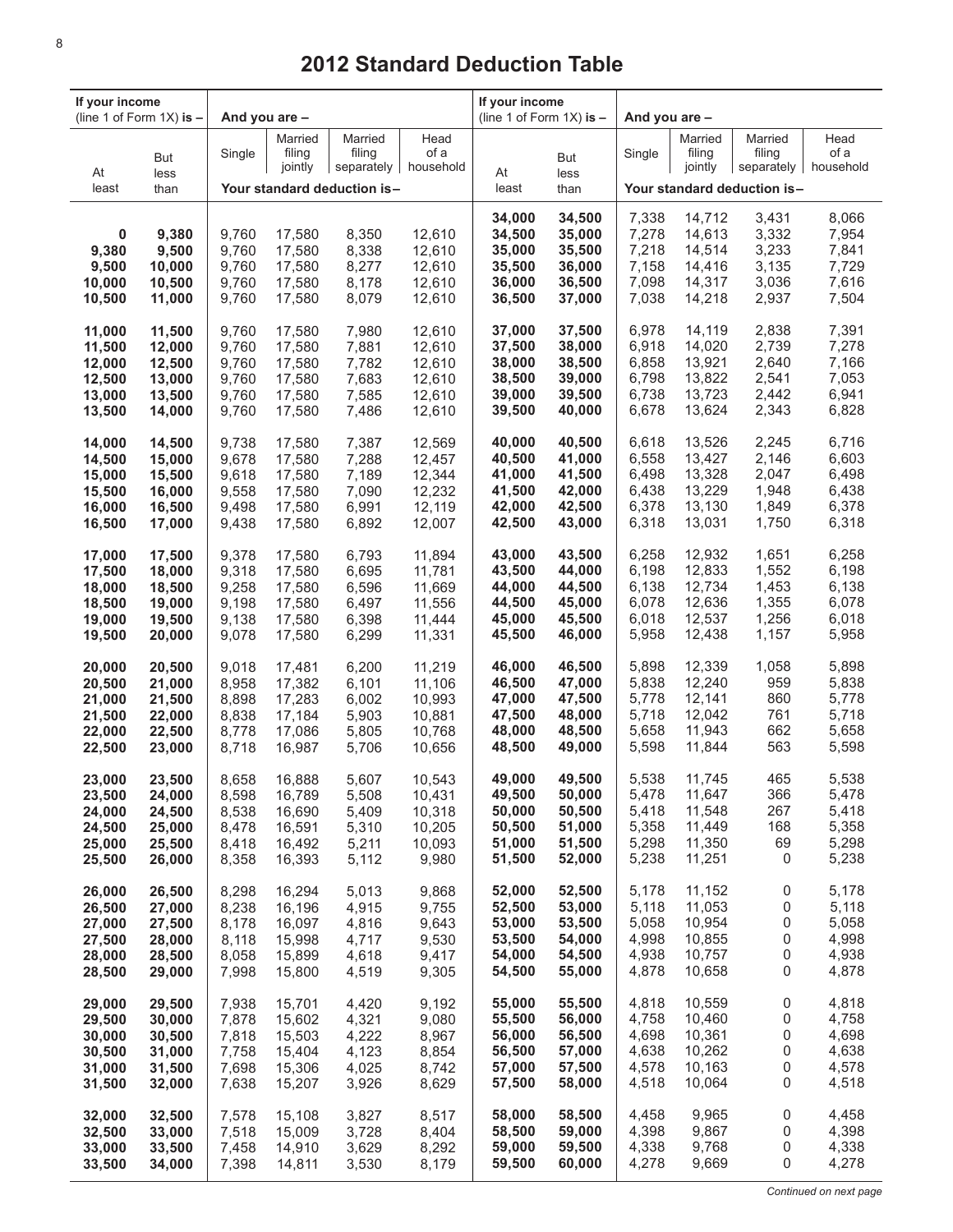| If your income<br>(line 1 of Form $1X$ ) is $-$ |                  | And you are -  |                |                             |                | If your income     | (line 1 of Form $1X$ ) is $-$ | And you are - |                |                             |                        |
|-------------------------------------------------|------------------|----------------|----------------|-----------------------------|----------------|--------------------|-------------------------------|---------------|----------------|-----------------------------|------------------------|
|                                                 |                  |                | Married        | Married                     | Head           |                    |                               |               | Married        | Married                     | Head                   |
|                                                 | But              | Single         | filing         | filing                      | of a           |                    | <b>But</b>                    | Single        | filing         | filing                      | of a                   |
| At                                              | less             |                | jointly        | separately $ $              | household      | At                 | less                          |               | jointly        |                             | separately   household |
| least                                           | than             |                |                | Your standard deduction is- |                | least              | than                          |               |                | Your standard deduction is- |                        |
| 60,000                                          | 60,500           | 4,218          | 9,570          | 0                           | 4,218          | 86,000             | 86,500                        | 1,098         | 4,428          | 0                           | 1,098                  |
| 60,500                                          | 61,000           | 4,158          | 9,471          | 0                           | 4,158          | 86,500             | 87,000                        | 1,038         | 4,329          | 0                           | 1,038                  |
| 61,000                                          | 61,500           | 4,098          | 9,372          | 0                           | 4,098          | 87,000             | 87,500                        | 978           | 4,230          | 0                           | 978                    |
| 61,500                                          | 62,000           | 4,038          | 9,273          | 0                           | 4,038          | 87,500             | 88,000                        | 918           | 4,131          | 0                           | 918                    |
| 62,000<br>62,500                                | 62,500<br>63,000 | 3,978<br>3,918 | 9,174<br>9,075 | 0<br>0                      | 3,978<br>3,918 | 88,000<br>88,500   | 88,500<br>89,000              | 858<br>798    | 4,032<br>3,933 | 0<br>0                      | 858<br>798             |
|                                                 |                  |                |                |                             |                |                    |                               |               |                |                             |                        |
| 63,000                                          | 63,500           | 3,858          | 8,977          | 0                           | 3,858          | 89,000             | 89,500                        | 738           | 3,834          | 0                           | 738                    |
| 63,500                                          | 64,000           | 3,798          | 8,878          | 0                           | 3,798          | 89,500             | 90,000                        | 678           | 3,735          | 0                           | 678                    |
| 64,000                                          | 64,500           | 3,738          | 8,779          | 0                           | 3,738          | 90,000             | 90,500                        | 618           | 3,637          | 0                           | 618                    |
| 64,500                                          | 65,000           | 3,678          | 8,680          | 0                           | 3,678          | 90,500             | 91,000                        | 558           | 3,538          | 0                           | 558                    |
| 65,000<br>65,500                                | 65,500<br>66,000 | 3,618<br>3,558 | 8,581<br>8,482 | 0<br>0                      | 3,618<br>3,558 | 91,000<br>91,500   | 91,500<br>92,000              | 498<br>438    | 3,439<br>3,340 | 0<br>0                      | 498<br>438             |
|                                                 |                  |                |                |                             |                |                    |                               |               |                |                             |                        |
| 66,000                                          | 66,500           | 3,498          | 8,383          | 0                           | 3,498          | 92,000             | 92,500                        | 378           | 3,241          | 0                           | 378                    |
| 66,500                                          | 67,000           | 3,438          | 8,284          | 0                           | 3,438          | 92,500             | 93,000                        | 318           | 3,142          | 0                           | 318                    |
| 67,000<br>67,500                                | 67,500<br>68,000 | 3,378<br>3,318 | 8,185<br>8,087 | 0<br>0                      | 3,378<br>3,318 | 93,000<br>93,500   | 93,500<br>94,000              | 258<br>198    | 3,043<br>2,944 | 0<br>0                      | 258<br>198             |
| 68,000                                          | 68,500           | 3,258          | 7,988          | 0                           | 3,258          | 94,000             | 94,500                        | 138           | 2,845          | 0                           | 138                    |
| 68,500                                          | 69,000           | 3,198          | 7,889          | 0                           | 3,198          | 94,500             | 95,000                        | 78            | 2,747          | 0                           | 78                     |
|                                                 |                  |                |                |                             |                |                    |                               |               |                |                             |                        |
| 69,000<br>69,500                                | 69,500<br>70,000 | 3,138<br>3,078 | 7,790<br>7,691 | 0<br>0                      | 3,138<br>3,078 | 95,000<br>95,500   | 95,500<br>96,000              | 18<br>0       | 2,648<br>2,549 | 0<br>0                      | 18<br>0                |
| 70,000                                          | 70,500           | 3,018          | 7,592          | 0                           | 3,018          | 96,000             | 96,500                        | 0             | 2,450          | 0                           | 0                      |
| 70,500                                          | 71,000           | 2,958          | 7,493          | 0                           | 2,958          | 96,500             | 97,000                        | 0             | 2,351          | 0                           | 0                      |
| 71,000                                          | 71,500           | 2,898          | 7,394          | 0                           | 2,898          | 97,000             | 97,500                        | 0             | 2,252          | 0                           | 0                      |
| 71,500                                          | 72,000           | 2,838          | 7,295          | 0                           | 2,838          | 97,500             | 98,000                        | 0             | 2,153          | 0                           | 0                      |
| 72,000                                          | 72,500           | 2,778          | 7,197          | 0                           | 2,778          | 98,000             | 98,500                        | 0             | 2,054          | 0                           | 0                      |
| 72,500                                          | 73,000           | 2,718          | 7,098          | 0                           | 2,718          | 98,500             | 99,000                        | 0             | 1,955          | 0                           | 0                      |
| 73,000                                          | 73,500           | 2,658          | 6,999          | 0                           | 2,658          | 99,000             | 99,500                        | 0             | 1,856          | 0                           | 0                      |
| 73,500                                          | 74,000           | 2,598          | 6,900          | 0                           | 2,598          | 99,500             | 100,000                       | 0             | 1,758          | 0                           | 0                      |
| 74,000<br>74,500                                | 74,500<br>75,000 | 2,538<br>2,478 | 6,801<br>6,702 | 0<br>0                      | 2,538<br>2,478 | 100,000<br>100,500 | 100,500<br>101,000            | 0<br>0        | 1,659<br>1,560 | 0<br>0                      | 0<br>0                 |
|                                                 |                  |                |                |                             |                |                    |                               |               |                |                             |                        |
| 75,000                                          | 75,500           | 2,418          | 6,603          | 0                           | 2,418          | 101,000            | 101,500                       | 0             | 1,461          | 0                           | 0                      |
| 75,500<br>76,000                                | 76,000<br>76,500 | 2,358<br>2,298 | 6,504<br>6,405 | 0<br>0                      | 2,358<br>2,298 | 101,500<br>102,000 | 102,000<br>102,500            | 0<br>0        | 1,362<br>1,263 | 0<br>0                      | 0<br>0                 |
| 76,500                                          | 77,000           | 2,238          | 6,307          | 0                           | 2,238          | 102,500            | 103,000                       | 0             | 1,164          | 0                           | 0                      |
| 77,000                                          | 77,500           | 2,178          | 6,208          | 0                           | 2,178          | 103,000            | 103,500                       | 0             | 1,065          | 0                           | 0                      |
| 77,500                                          | 78,000           | 2,118          | 6,109          | 0                           | 2,118          | 103,500            | 104,000                       | 0             | 966            | 0                           | 0                      |
| 78,000                                          | 78,500           | 2,058          | 6,010          | 0                           | 2,058          | 104.000            | 104,500                       | 0             | 868            | 0                           | 0                      |
| 78,500                                          | 79,000           | 1,998          | 5,911          | 0                           | 1,998          | 104,500            | 105,000                       | 0             | 769            | 0                           | 0                      |
| 79,000                                          | 79,500           | 1,938          | 5,812          | 0                           | 1,938          | 105,000            | 105,500                       | 0             | 670            | 0                           | 0                      |
| 79,500                                          | 80,000           | 1,878          | 5,713          | 0                           | 1,878          | 105,500            | 106,000                       | 0             | 571            | 0                           | 0                      |
| 80,000                                          | 80,500           | 1,818          | 5,614          | 0                           | 1,818          | 106,000            | 106,500                       | 0             | 472            | 0                           | 0                      |
| 80,500                                          | 81,000           | 1,758          | 5,515          | 0                           | 1,758          | 106,500            | 107,000                       | 0             | 373            | 0                           | 0                      |
| 81,000                                          | 81,500           | 1,698          | 5,417          | 0                           | 1,698          | 107,000            | 107,500                       | 0             | 274            | 0                           | 0                      |
| 81,500                                          | 82,000           | 1,638          | 5,318          | 0                           | 1,638          | 107,500            | 108,000                       | 0             | 175            | 0                           | 0                      |
| 82,000                                          | 82,500           | 1,578          | 5,219          | 0                           | 1,578          | 108,000            | 108,500                       | 0             | 76             | 0                           | 0                      |
| 82,500<br>83,000                                | 83,000<br>83,500 | 1,518<br>1,458 | 5,120<br>5,021 | 0<br>0                      | 1,518<br>1,458 | 108,500            | 108,637                       | 0             | 13             | 0                           | 0                      |
| 83,500                                          | 84,000           | 1,398          | 4,922          | 0                           | 1,398          | 108,637            | or over                       | 0             | 0              | 0                           | 0                      |
|                                                 |                  |                |                |                             |                |                    |                               |               |                |                             |                        |
| 84,000                                          | 84,500           | 1,338          | 4,823          | 0                           | 1,338          |                    |                               |               |                |                             |                        |
| 84,500<br>85,000                                | 85,000<br>85,500 | 1,278<br>1,218 | 4,724<br>4,625 | 0<br>0                      | 1,278<br>1,218 |                    |                               |               |                |                             |                        |
| 85,500                                          | 86,000           | 1,158          | 4,527          | 0                           | 1,158          |                    |                               |               |                |                             |                        |
|                                                 |                  |                |                |                             |                |                    |                               |               |                |                             |                        |

# **2012 Standard Deduction Table** (continued from page 8)

 $\mathbf{r}$ 

 $\top$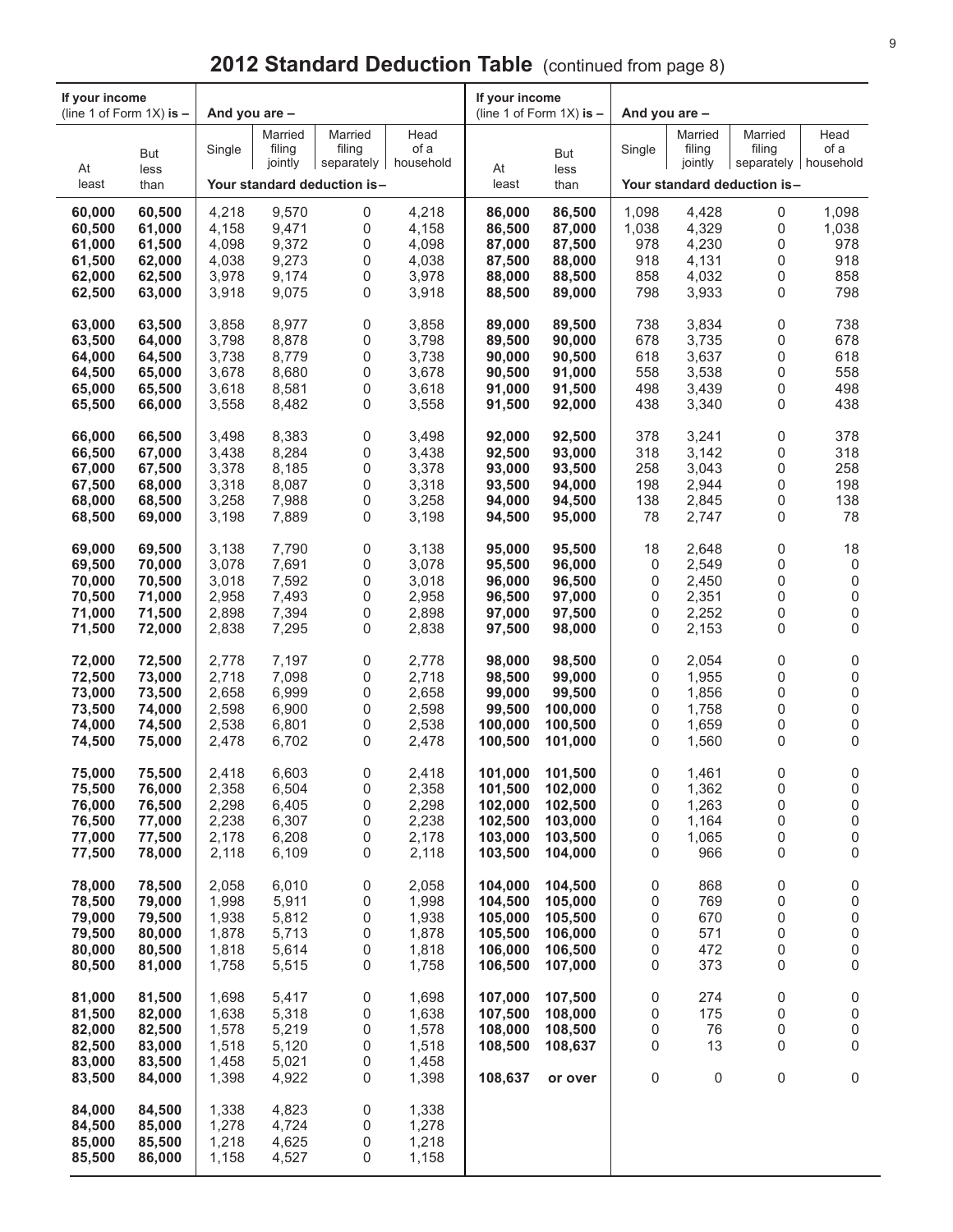# **2012 TAX TABLE FOR FORM 1X FILERS**

è

**Example** Mr. and Mrs. Smith are filing a joint return. Their taxable income on line 5 of Form 1X is \$28,653. First they find the \$28,000 heading in the table. Then they find the \$28,600 – 28,700 income line. Next, they find the column for married filing jointly and read down the column. The amount shown where the income line and the filing status column meet is \$1,545. This is the tax amount they must write on line 6 of Form 1X.

| At<br>least | But<br>less<br>than | Single or<br>Head<br>of a<br>household | Married<br>filing<br>jointly<br>Your tax is $-$ | Married<br>filing<br>sepa-<br>rately |
|-------------|---------------------|----------------------------------------|-------------------------------------------------|--------------------------------------|
| 28.500      | 28.600              | 1,618                                  | 1,539                                           | 1,697                                |
| 28.600      | 28,700              | 1,624                                  | (1, 545)                                        | 1,704                                |
| 28.700      | 28,800              | 1.631                                  | 1.552                                           | 1.710                                |
| 28,800      | 28.900              | 1,637                                  | 1,558                                           | 1.717                                |
| 28,900      | 29,000              | 1,644                                  | 1,565                                           | 1,723                                |

| If line 5<br>(Taxable<br>income) is -     |                                           |                                        | And you are $-$                               |                                      | If line 5<br>(Taxable<br>$income$ ) is $-$ |                                           |                                        | And you are $-$                               |                                      | If line 5<br>(Taxable<br>$income$ ) is $-$     |                                                |                                        | And you are $-$                               |                                      |
|-------------------------------------------|-------------------------------------------|----------------------------------------|-----------------------------------------------|--------------------------------------|--------------------------------------------|-------------------------------------------|----------------------------------------|-----------------------------------------------|--------------------------------------|------------------------------------------------|------------------------------------------------|----------------------------------------|-----------------------------------------------|--------------------------------------|
| At<br>least                               | But<br>less<br>than                       | Single or<br>Head<br>of a<br>household | Married<br>filing<br>jointly<br>Your tax is - | Married<br>filing<br>sepa-<br>rately | At<br>least                                | But<br>less<br>than                       | Single or<br>Head<br>of a<br>household | Married<br>filing<br>jointly<br>Your tax is - | Married<br>filing<br>sepa-<br>rately | At<br>least                                    | But<br>less<br>than                            | Single or<br>Head<br>of a<br>household | Married<br>filing<br>jointly<br>Your tax is - | Married<br>filing<br>sepa-<br>rately |
|                                           |                                           |                                        |                                               |                                      |                                            | 3,000                                     |                                        |                                               |                                      | 7,000                                          |                                                |                                        |                                               |                                      |
|                                           |                                           |                                        |                                               |                                      | 3,000<br>3,100<br>3,200<br>3,300<br>3,400  | 3,100<br>3,200<br>3,300<br>3,400<br>3,500 | 140<br>145<br>150<br>154<br>159        | 140<br>145<br>150<br>154<br>159               | 140<br>145<br>150<br>154<br>159      | 7,000<br>7,100<br>7,200<br>7,300<br>7,400      | 7,100<br>7,200<br>7,300<br>7,400<br>7,500      | 324<br>329<br>334<br>338<br>343        | 324<br>329<br>334<br>338<br>343               | 324<br>331<br>337<br>343<br>349      |
| $\mathbf 0$<br>20                         | 20<br>40                                  | $\mathbf 0$<br>$\mathbf{1}$            | 0<br>$\mathbf{1}$                             | $\mathbf 0$<br>$\mathbf{1}$          | 3,500<br>3,600<br>3,700<br>3,800<br>3,900  | 3,600<br>3,700<br>3,800<br>3,900<br>4,000 | 163<br>168<br>173<br>177<br>182        | 163<br>168<br>173<br>177<br>182               | 163<br>168<br>173<br>177<br>182      | 7,500<br>7,600<br>7,700<br>7,800<br>7,900      | 7,600<br>7,700<br>7,800<br>7,900<br>8,000      | 347<br>352<br>357<br>361<br>366        | 347<br>352<br>357<br>361<br>366               | 355<br>361<br>368<br>374<br>380      |
| 40                                        | 100                                       | 3                                      | 3                                             | 3                                    |                                            | 4,000                                     |                                        |                                               |                                      | 8,000                                          |                                                |                                        |                                               |                                      |
| 100<br>200<br>300<br>400                  | 200<br>300<br>400<br>500                  | $\overline{7}$<br>12<br>16<br>21       | $\overline{7}$<br>12<br>16<br>21              | $\overline{7}$<br>12<br>16<br>21     | 4,000<br>4,100<br>4.200<br>4,300<br>4,400  | 4,100<br>4,200<br>4,300<br>4,400<br>4,500 | 186<br>191<br>196<br>200<br>205        | 186<br>191<br>196<br>200<br>205               | 186<br>191<br>196<br>200<br>205      | 8,000<br>8,100<br>8,200<br>8,300<br>8,400      | 8,100<br>8,200<br>8,300<br>8,400<br>8,500      | 370<br>375<br>380<br>384<br>389        | 370<br>375<br>380<br>384<br>389               | 386<br>392<br>398<br>404<br>411      |
| 500<br>600<br>700<br>800<br>900           | 600<br>700<br>800<br>900<br>1,000         | 25<br>30<br>35<br>39<br>44             | 25<br>30<br>35<br>39<br>44                    | 25<br>30<br>35<br>39<br>44           | 4,500<br>4,600<br>4,700<br>4,800<br>4,900  | 4,600<br>4,700<br>4,800<br>4,900<br>5,000 | 209<br>214<br>219<br>223<br>228        | 209<br>214<br>219<br>223<br>228               | 209<br>214<br>219<br>223<br>228      | 8,500<br>8,600<br>8,700<br>8,800<br>8,900      | 8,600<br>8,700<br>8,800<br>8,900<br>9,000      | 393<br>398<br>403<br>407<br>412        | 393<br>398<br>403<br>407<br>412               | 417<br>423<br>429<br>435<br>441      |
| 1,000                                     |                                           |                                        |                                               |                                      |                                            | 5,000                                     |                                        |                                               |                                      | 9,000                                          |                                                |                                        |                                               |                                      |
| 1,000<br>1,100<br>1,200<br>1,300<br>1,400 | 1,100<br>1,200<br>1,300<br>1,400<br>1,500 | 48<br>53<br>58<br>62<br>67             | 48<br>53<br>58<br>62<br>67                    | 48<br>53<br>58<br>62<br>67           | 5,000<br>5,100<br>5,200<br>5,300<br>5,400  | 5,100<br>5,200<br>5,300<br>5,400<br>5,500 | 232<br>237<br>242<br>246<br>251        | 232<br>237<br>242<br>246<br>251               | 232<br>237<br>242<br>246<br>251      | 9,000<br>9,100<br>9,200<br>9,300<br>9,400      | 9,100<br>9,200<br>9,300<br>9,400<br>9,500      | 416<br>421<br>426<br>430<br>435        | 416<br>421<br>426<br>430<br>435               | 447<br>454<br>460<br>466<br>472      |
| 1,500<br>1,600<br>1,700<br>1,800<br>1,900 | 1,600<br>1,700<br>1,800<br>1,900<br>2,000 | 71<br>76<br>81<br>85<br>90             | 71<br>76<br>81<br>85<br>90                    | 71<br>76<br>81<br>85<br>90           | 5,500<br>5.600<br>5,700<br>5,800<br>5,900  | 5,600<br>5,700<br>5,800<br>5,900<br>6,000 | 255<br>260<br>265<br>269<br>274        | 255<br>260<br>265<br>269<br>274               | 255<br>260<br>265<br>269<br>274      | 9,500<br>9,600<br>9,700<br>9,800<br>9,900      | 9,600<br>9.700<br>9,800<br>9,900<br>10,000     | 439<br>444<br>449<br>453<br>458        | 439<br>444<br>449<br>453<br>458               | 478<br>484<br>491<br>497<br>503      |
| 2,000                                     |                                           |                                        |                                               |                                      |                                            | 6,000                                     |                                        |                                               |                                      | 10,000                                         |                                                |                                        |                                               |                                      |
| 2,000<br>2,100<br>2,200<br>2,300<br>2,400 | 2,100<br>2,200<br>2,300<br>2,400<br>2,500 | 94<br>99<br>104<br>108<br>113          | 94<br>99<br>104<br>108<br>113                 | 94<br>99<br>104<br>108<br>113        | 6,000<br>6,100<br>6,200<br>6,300<br>6,400  | 6,100<br>6,200<br>6,300<br>6,400<br>6,500 | 278<br>283<br>288<br>292<br>297        | 278<br>283<br>288<br>292<br>297               | 278<br>283<br>288<br>292<br>297      | 10,000<br>10,100<br>10,200<br>10,300<br>10,400 | 10,100<br>10,200<br>10,300<br>10,400<br>10,500 | 462<br>467<br>472<br>476<br>481        | 462<br>467<br>472<br>476<br>481               | 509<br>515<br>521<br>527<br>534      |
| 2,500<br>2,600<br>2,700<br>2,800<br>2,900 | 2,600<br>2,700<br>2,800<br>2,900<br>3,000 | 117<br>122<br>127<br>131<br>136        | 117<br>122<br>127<br>131<br>136               | 117<br>122<br>127<br>131<br>136      | 6,500<br>6,600<br>6,700<br>6,800<br>6,900  | 6,600<br>6,700<br>6,800<br>6,900<br>7,000 | 301<br>306<br>311<br>315<br>320        | 301<br>306<br>311<br>315<br>320               | 301<br>306<br>311<br>315<br>320      | 10,500<br>10,600<br>10,700<br>10,800<br>10,900 | 10,600<br>10,700<br>10,800<br>10,900<br>11,000 | 485<br>491<br>497<br>503<br>510        | 485<br>490<br>495<br>499<br>504               | 540<br>546<br>552<br>558<br>564      |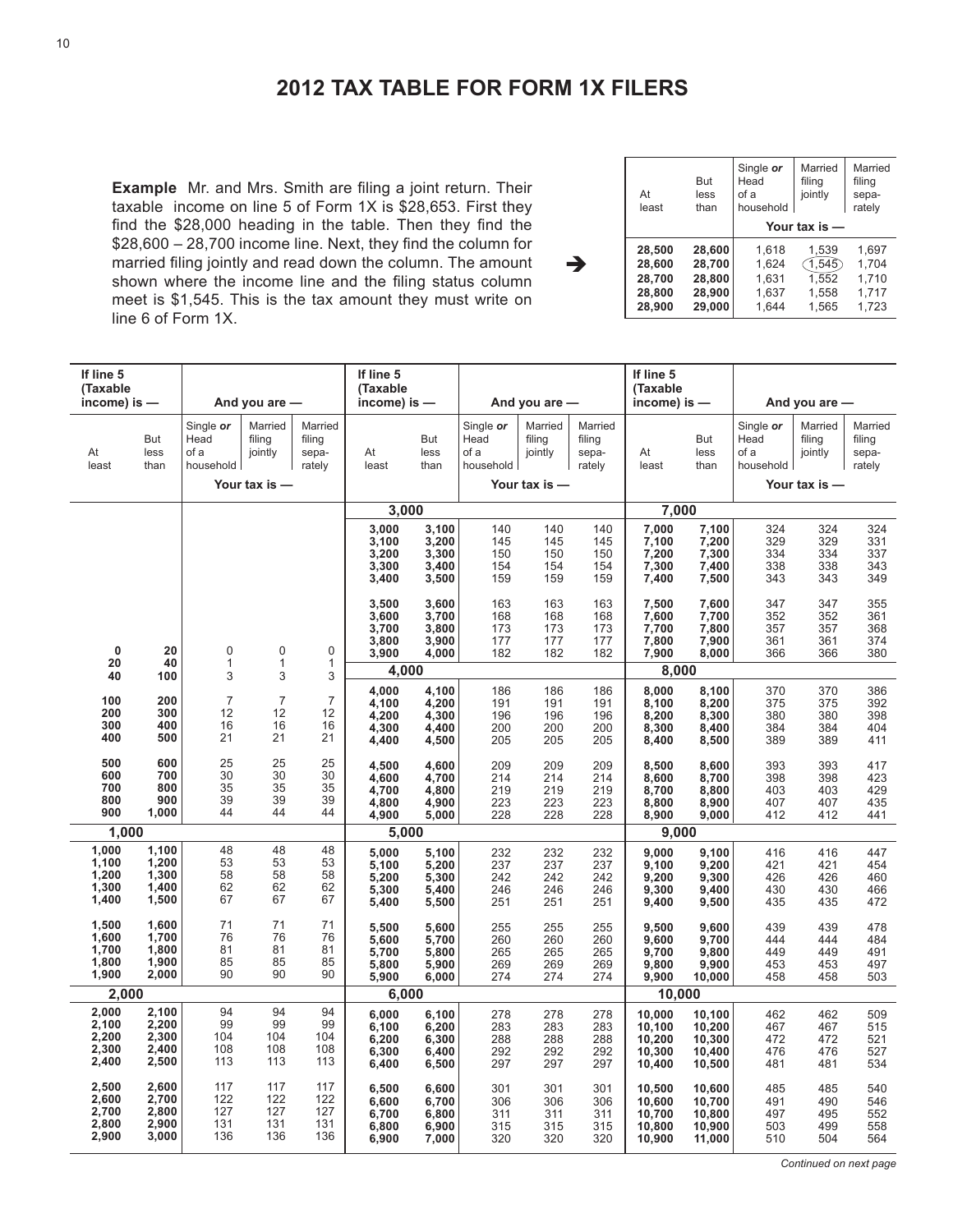| If line 5<br>(Taxable<br>income) is —<br>But   |                                                          |                                        | And you are -                                 |                                      | If line 5<br>(Taxable<br>income) is $-$                  |                                                |                                           | And you are -                                 |                                           | If line 5<br>(Taxable<br>income) is $-$        |                                                          |                                           | And you are $-$                               |                                           |
|------------------------------------------------|----------------------------------------------------------|----------------------------------------|-----------------------------------------------|--------------------------------------|----------------------------------------------------------|------------------------------------------------|-------------------------------------------|-----------------------------------------------|-------------------------------------------|------------------------------------------------|----------------------------------------------------------|-------------------------------------------|-----------------------------------------------|-------------------------------------------|
| At<br>least                                    | less<br>than                                             | Single or<br>Head<br>of a<br>household | Married<br>filing<br>jointly<br>Your tax is - | Married<br>filing<br>sepa-<br>rately | At<br>least                                              | But<br>less<br>than                            | Single or<br>Head<br>of a<br>household    | Married<br>filing<br>jointly<br>Your tax is - | Married<br>filing<br>sepa-<br>rately      | At<br>least                                    | But<br>less<br>than                                      | Single or<br>Head<br>of a<br>household    | Married<br>filing<br>jointly<br>Your tax is - | Married<br>filing<br>sepa-<br>rately      |
|                                                |                                                          |                                        |                                               |                                      |                                                          |                                                |                                           |                                               |                                           |                                                |                                                          |                                           |                                               |                                           |
| 11,000                                         | 11,000<br>11,100                                         | 516                                    | 508                                           | 570                                  | 17,000                                                   | 17,000<br>17,100                               | 885                                       | 830                                           | 950                                       | 23,000                                         | 23,000<br>23,100                                         | 1,260                                     | 1,199                                         | 1,340                                     |
| 11,100<br>11,200<br>11,300<br>11,400           | 11,200<br>11,300<br>11,400<br>11,500                     | 522<br>528<br>534<br>540               | 513<br>518<br>522<br>527                      | 577<br>583<br>589<br>595             | 17,100<br>17,200<br>17,300<br>17,400                     | 17,200<br>17,300<br>17,400<br>17,500           | 891<br>897<br>903<br>909                  | 836<br>842<br>849<br>855                      | 956<br>963<br>969<br>976                  | 23,100<br>23,200<br>23,300<br>23,400           | 23,200<br>23,300<br>23,400<br>23,500                     | 1,267<br>1,273<br>1,280<br>1,286          | 1,205<br>1,211<br>1,218<br>1,224              | 1,346<br>1,353<br>1,359<br>1,366          |
| 11,500<br>11,600<br>11,700<br>11,800<br>11,900 | 11,600<br>11,700<br>11,800<br>11,900<br>12,000           | 546<br>553<br>559<br>565<br>571        | 531<br>536<br>541<br>545<br>550               | 601<br>607<br>614<br>620<br>626      | 17,500<br>17,600<br>17,700<br>17,800<br>17,900           | 17,600<br>17,700<br>17,800<br>17,900<br>18,000 | 915<br>922<br>928<br>934<br>940           | 861<br>867<br>873<br>879<br>886               | 982<br>989<br>995<br>1,002<br>1,008       | 23,500<br>23,600<br>23,700<br>23,800<br>23,900 | 23,600<br>23,700<br>23,800<br>23,900<br>24,000           | 1,293<br>1,299<br>1,306<br>1,312<br>1,319 | 1,230<br>1,236<br>1,242<br>1,248<br>1,255     | 1,372<br>1,379<br>1,385<br>1,392<br>1,398 |
|                                                | 12,000                                                   |                                        |                                               |                                      |                                                          | 18,000                                         |                                           |                                               |                                           |                                                | 24,000                                                   |                                           |                                               |                                           |
| 12,000<br>12,100<br>12,200<br>12,300<br>12,400 | 12,100<br>12,200<br>12,300<br>12,400<br>12,500           | 577<br>583<br>590<br>596<br>602        | 554<br>559<br>564<br>568<br>573               | 632<br>638<br>644<br>650<br>657      | 18,000<br>18,100<br>18,200<br>18,300<br>18,400           | 18,100<br>18,200<br>18,300<br>18,400<br>18,500 | 946<br>952<br>959<br>965<br>971           | 892<br>898<br>904<br>910<br>916               | 1,015<br>1,021<br>1,028<br>1,034<br>1,041 | 24,000<br>24,100<br>24,200<br>24,300<br>24,400 | 24,100<br>24,200<br>24,300<br>24,400<br>24,500           | 1,325<br>1,332<br>1,338<br>1,345<br>1,351 | 1,261<br>1,267<br>1,273<br>1,279<br>1,285     | 1,405<br>1,411<br>1,418<br>1,424<br>1,431 |
| 12,500<br>12,600<br>12,700<br>12,800<br>12,900 | 12,600<br>12,700<br>12,800<br>12,900<br>13,000           | 608<br>614<br>620<br>626<br>633        | 577<br>582<br>587<br>591<br>596               | 663<br>669<br>675<br>681<br>687      | 18,500<br>18,600<br>18,700<br>18,800<br>18,900           | 18,600<br>18,700<br>18,800<br>18,900<br>19,000 | 977<br>983<br>989<br>995<br>1,002         | 922<br>929<br>935<br>941<br>947               | 1,047<br>1,054<br>1,060<br>1,067<br>1,073 | 24,500<br>24,600<br>24,700<br>24,800<br>24,900 | 24,600<br>24,700<br>24,800<br>24,900<br>25,000           | 1,358<br>1,364<br>1,371<br>1,377<br>1,384 | 1,291<br>1,298<br>1,304<br>1,310<br>1,316     | 1,437<br>1,444<br>1,450<br>1,457<br>1,463 |
|                                                | 13,000                                                   |                                        |                                               |                                      |                                                          | 19,000                                         |                                           |                                               |                                           |                                                | 25,000                                                   |                                           |                                               |                                           |
| 13,000<br>13,100<br>13,200<br>13,300<br>13,400 | 13,100<br>13,200<br>13,300<br>13,400<br>13,500           | 639<br>645<br>651<br>657<br>663        | 600<br>605<br>610<br>614<br>619               | 693<br>700<br>706<br>712<br>718      | 19,000<br>19,100<br>19,200<br>19,300<br>19,400           | 19,100<br>19,200<br>19,300<br>19,400<br>19,500 | 1,008<br>1,014<br>1,020<br>1,026<br>1,032 | 953<br>959<br>965<br>972<br>978               | 1,080<br>1,086<br>1,093<br>1,099<br>1,106 | 25,000<br>25,100<br>25,200<br>25,300<br>25,400 | 25,100<br>25,200<br>25,300<br>25,400<br>25,500           | 1,390<br>1,397<br>1,403<br>1,410<br>1,416 | 1,322<br>1,328<br>1,334<br>1,341<br>1,347     | 1,470<br>1,476<br>1,483<br>1,489<br>1,496 |
| 13,500<br>13,600<br>13,700<br>13,800<br>13,900 | 13,600<br>13,700<br>13,800<br>13,900<br>14,000           | 669<br>676<br>682<br>688<br>694        | 623<br>628<br>633<br>637<br>642               | 724<br>730<br>737<br>743<br>749      | 19,500<br>19,600<br>19,700<br>19,800<br>19,900           | 19,600<br>19,700<br>19,800<br>19,900<br>20,000 | 1,038<br>1,045<br>1,051<br>1,057<br>1,063 | 984<br>990<br>996<br>1,002<br>1,009           | 1,112<br>1,119<br>1,125<br>1,132<br>1,138 | 25,500<br>25,600<br>25,700<br>25,800<br>25,900 | 25,600<br>25,700<br>25,800<br>25,900<br>26,000           | 1,423<br>1,429<br>1,436<br>1,442<br>1,449 | 1,353<br>1,359<br>1,365<br>1,371<br>1,378     | 1,502<br>1,509<br>1,515<br>1,522<br>1,528 |
|                                                | 14,000                                                   |                                        |                                               |                                      | 20,000                                                   |                                                |                                           |                                               |                                           |                                                | 26,000                                                   |                                           |                                               |                                           |
| 14,000<br>14,100<br>14,200<br>14,300<br>14,400 | 14,100<br>14,200<br>14,300<br>14,400<br>14,500           | 700<br>706<br>713<br>719<br>725        | 646<br>652<br>658<br>664<br>670               | 755<br>761<br>768<br>774<br>781      | 20,000<br>20,100<br>20,200<br>20,300<br>20,400           | 20,100<br>20,200<br>20,300<br>20,400<br>20,500 | 1,069<br>1,075<br>1,082<br>1,088<br>1,094 | 1,015<br>1,021<br>1,027<br>1,033<br>1,039     | 1,145<br>1,151<br>1,158<br>1,164<br>1,171 | 26,000<br>26,100<br>26,200<br>26,300<br>26,400 | 26,100<br>26,200<br>26,300<br>26,400<br>26,500           | 1,455<br>1,462<br>1,468<br>1,475<br>1,481 | 1,384<br>1,390<br>1,396<br>1,402<br>1,408     | 1,535<br>1,541<br>1,548<br>1,554<br>1,561 |
| 14,500<br>14,600<br>14,700<br>14,800<br>14,900 | 14,600<br>14,700<br>14,800<br>14,900<br>15,000           | 731<br>737<br>743<br>749<br>756        | 676<br>683<br>689<br>695<br>701               | 787<br>794<br>800<br>807<br>813      | 20,500<br>20,600<br>20,700<br>20,800<br>20,900           | 20,600<br>20,700<br>20,800<br>20,900<br>21,000 | 1,100<br>1,106<br>1,112<br>1,118<br>1,125 | 1,045<br>1,052<br>1,058<br>1,064<br>1,070     | 1,177<br>1,184<br>1,190<br>1,197<br>1,203 | 26,500<br>26,600<br>26,700<br>26,800<br>26,900 | 26,600<br>26,700<br>26,800<br>26,900<br>27,000           | 1,488<br>1,494<br>1,501<br>1,507<br>1,514 | 1,414<br>1,421<br>1,427<br>1,433<br>1,439     | 1,567<br>1,574<br>1,580<br>1,587<br>1,593 |
|                                                | 15.000                                                   |                                        |                                               |                                      | 21,000<br>21,000                                         | 21,100                                         |                                           |                                               |                                           | 27,000                                         | 27,000<br>27,100                                         |                                           |                                               |                                           |
| 15,000<br>15,100<br>15,200<br>15,300<br>15,400 | 15,100<br>15,200<br>15,300<br>15,400<br>15,500           | 762<br>768<br>774<br>780<br>786        | 707<br>713<br>719<br>726<br>732               | 820<br>826<br>833<br>839<br>846      | 21,100<br>21,200<br>21,300<br>21,400                     | 21,200<br>21,300<br>21,400<br>21,500           | 1,131<br>1,137<br>1,143<br>1,150<br>1,156 | 1,076<br>1,082<br>1,088<br>1,095<br>1,101     | 1,210<br>1,216<br>1,223<br>1,229<br>1,236 | 27,100<br>27,200<br>27,300<br>27,400           | 27,200<br>27,300<br>27,400<br>27,500                     | 1,520<br>1,527<br>1,533<br>1,540<br>1,546 | 1,445<br>1,451<br>1,457<br>1,464<br>1,470     | 1,600<br>1,606<br>1,613<br>1,619<br>1,626 |
| 15,500<br>15,600<br>15,700<br>15,800<br>15,900 | 15,600<br>15,700<br>15,800<br>15,900<br>16,000<br>16,000 | 792<br>799<br>805<br>811<br>817        | 738<br>744<br>750<br>756<br>763               | 852<br>859<br>865<br>872<br>878      | 21,500<br>21,600<br>21,700<br>21,800<br>21,900<br>22,000 | 21,600<br>21,700<br>21,800<br>21,900<br>22,000 | 1,163<br>1,169<br>1,176<br>1,182<br>1,189 | 1,107<br>1,113<br>1,119<br>1,125<br>1,132     | 1,242<br>1,249<br>1,255<br>1,262<br>1,268 | 27,500<br>27,600<br>27,700<br>27,800<br>27,900 | 27,600<br>27,700<br>27,800<br>27,900<br>28,000<br>28,000 | 1,553<br>1,559<br>1,566<br>1,572<br>1,579 | 1,476<br>1,482<br>1,488<br>1,494<br>1,501     | 1,632<br>1,639<br>1,645<br>1,652<br>1,658 |
| 16,000                                         | 16,100                                                   | 823                                    | 769                                           | 885                                  | 22,000                                                   | 22,100                                         | 1,195                                     | 1,138                                         | 1,275                                     | 28,000                                         | 28,100                                                   | 1,585                                     | 1,507                                         | 1,665                                     |
| 16,100<br>16,200<br>16,300<br>16,400           | 16,200<br>16,300<br>16,400<br>16,500                     | 829<br>836<br>842<br>848               | 775<br>781<br>787<br>793                      | 891<br>898<br>904<br>911             | 22,100<br>22,200<br>22,300<br>22,400                     | 22,200<br>22,300<br>22,400<br>22,500           | 1,202<br>1,208<br>1,215<br>1,221          | 1,144<br>1,150<br>1,156<br>1,162              | 1,281<br>1,288<br>1,294<br>1,301          | 28,100<br>28,200<br>28,300<br>28,400           | 28,200<br>28,300<br>28,400<br>28,500                     | 1,592<br>1,598<br>1,605<br>1,611          | 1,513<br>1,519<br>1,526<br>1,532              | 1,671<br>1,678<br>1,684<br>1,691          |
| 16,500<br>16,600<br>16,700<br>16,800<br>16,900 | 16,600<br>16,700<br>16,800<br>16,900<br>17,000           | 854<br>860<br>866<br>872<br>879        | 799<br>806<br>812<br>818<br>824               | 917<br>924<br>930<br>937<br>943      | 22,500<br>22,600<br>22,700<br>22,800<br>22,900           | 22,600<br>22,700<br>22,800<br>22,900<br>23,000 | 1,228<br>1,234<br>1,241<br>1,247<br>1,254 | 1,168<br>1,175<br>1,181<br>1,187<br>1,193     | 1,307<br>1,314<br>1,320<br>1,327<br>1,333 | 28,500<br>28,600<br>28,700<br>28,800<br>28,900 | 28,600<br>28,700<br>28,800<br>28,900<br>29,000           | 1,618<br>1,624<br>1,631<br>1,637<br>1,644 | 1,539<br>1,545<br>1,552<br>1,558<br>1,565     | 1,697<br>1,704<br>1,710<br>1,717<br>1,723 |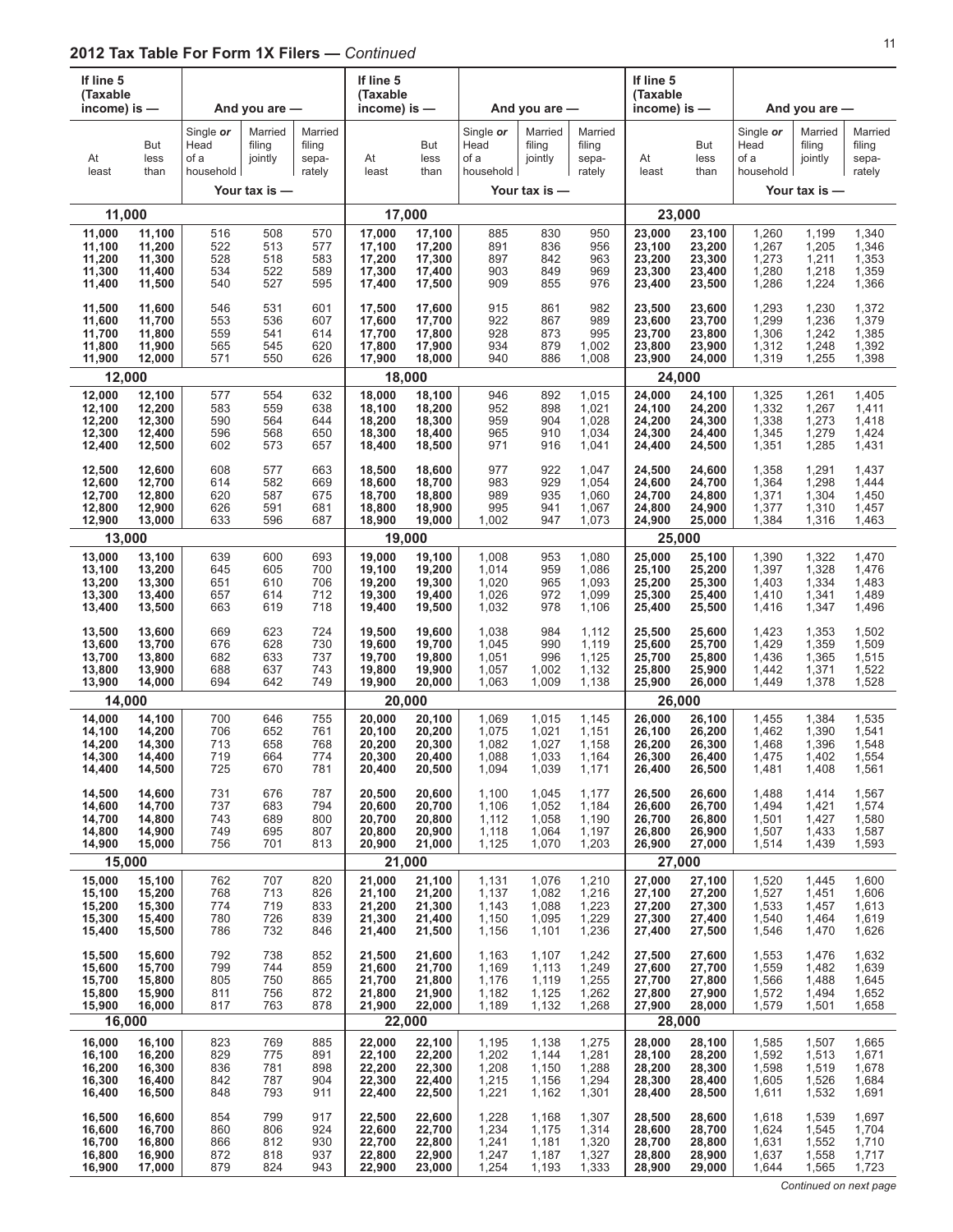| If line 5<br>(Taxable<br>income) is $-$ |                     | And you are $-$<br>Single or<br>Married<br>Head<br>filing |               |                                      | If line 5<br>(Taxable<br>income) is $-$ |                     |                                        | And you are $-$              |                                      | If line 5<br>(Taxable<br>income) is $-$ |                     |                                        | And you are $-$              |                                      |
|-----------------------------------------|---------------------|-----------------------------------------------------------|---------------|--------------------------------------|-----------------------------------------|---------------------|----------------------------------------|------------------------------|--------------------------------------|-----------------------------------------|---------------------|----------------------------------------|------------------------------|--------------------------------------|
| At<br>least                             | But<br>less<br>than | of a<br>household                                         | jointly       | Married<br>filing<br>sepa-<br>rately | At<br>least                             | But<br>less<br>than | Single or<br>Head<br>of a<br>household | Married<br>filing<br>jointly | Married<br>filing<br>sepa-<br>rately | At<br>least                             | But<br>less<br>than | Single or<br>Head<br>of a<br>household | Married<br>filing<br>jointly | Married<br>filing<br>sepa-<br>rately |
|                                         |                     |                                                           | Your tax is - |                                      |                                         |                     |                                        | Your tax is -                |                                      |                                         |                     |                                        | Your tax is $-$              |                                      |
| 29,000                                  |                     |                                                           |               |                                      | 35,000                                  |                     |                                        |                              |                                      |                                         | 41,000              |                                        |                              |                                      |
| 29,000                                  | 29,100              | 1,650                                                     | 1,571         | 1,730                                | 35,000                                  | 35,100              | 2,040                                  | 1,961                        | 2,120                                | 41,000                                  | 41,100              | 2,430                                  | 2,351                        | 2,510                                |
| 29,100                                  | 29,200              | 1,657                                                     | 1,578         | 1,736                                | 35,100                                  | 35,200              | 2,047                                  | 1,968                        | 2,126                                | 41,100                                  | 41,200              | 2,437                                  | 2,358                        | 2,516                                |
| 29,200                                  | 29,300              | 1,663                                                     | 1,584         | 1,743                                | 35,200                                  | 35,300              | 2,053                                  | 1,974                        | 2,133                                | 41,200                                  | 41,300              | 2,443                                  | 2,364                        | 2,523                                |
| 29,300                                  | 29,400              | 1,670                                                     | 1,591         | 1,749                                | 35,300                                  | 35,400              | 2,060                                  | 1,981                        | 2,139                                | 41,300                                  | 41,400              | 2,450                                  | 2,371                        | 2,529                                |
| 29,400                                  | 29,500              | 1,676                                                     | 1,597         | 1,756                                | 35,400                                  | 35,500              | 2,066                                  | 1,987                        | 2,146                                | 41,400                                  | 41,500              | 2,456                                  | 2,377                        | 2,536                                |
| 29,500                                  | 29,600              | 1,683                                                     | 1,604         | 1,762                                | 35,500                                  | 35,600              | 2,073                                  | 1,994                        | 2,152                                | 41,500                                  | 41,600              | 2,463                                  | 2,384                        | 2,542                                |
| 29,600                                  | 29,700              | 1,689                                                     | 1,610         | 1,769                                | 35,600                                  | 35,700              | 2,079                                  | 2,000                        | 2,159                                | 41,600                                  | 41,700              | 2,469                                  | 2,390                        | 2,549                                |
| 29,700                                  | 29,800              | 1,696                                                     | 1,617         | 1,775                                | 35,700                                  | 35,800              | 2,086                                  | 2,007                        | 2,165                                | 41,700                                  | 41,800              | 2,476                                  | 2,397                        | 2,555                                |
| 29,800                                  | 29,900              | 1,702                                                     | 1,623         | 1,782                                | 35,800                                  | 35,900              | 2,092                                  | 2,013                        | 2,172                                | 41,800                                  | 41,900              | 2,482                                  | 2,403                        | 2,562                                |
| 29,900                                  | 30,000              | 1,709                                                     | 1,630         | 1,788                                | 35,900                                  | 36,000              | 2,099                                  | 2,020                        | 2,178                                | 41,900                                  | 42,000              | 2,489                                  | 2,410                        | 2,568                                |
| 30,000                                  |                     |                                                           |               |                                      | 36,000                                  |                     |                                        |                              |                                      | 42,000                                  |                     |                                        |                              |                                      |
| 30,000                                  | 30,100              | 1,715                                                     | 1,636         | 1,795                                | 36,000                                  | 36,100              | 2.105                                  | 2,026                        | 2,185                                | 42,000                                  | 42,100              | 2,495                                  | 2,416                        | 2,575                                |
| 30,100                                  | 30,200              | 1,722                                                     | 1,643         | 1,801                                | 36,100                                  | 36,200              | 2,112                                  | 2,033                        | 2,191                                | 42,100                                  | 42,200              | 2,502                                  | 2,423                        | 2,581                                |
| 30,200                                  | 30,300              | 1,728                                                     | 1,649         | 1,808                                | 36,200                                  | 36,300              | 2,118                                  | 2,039                        | 2,198                                | 42,200                                  | 42,300              | 2,508                                  | 2,429                        | 2,588                                |
| 30,300                                  | 30,400              | 1,735                                                     | 1,656         | 1,814                                | 36,300                                  | 36,400              | 2,125                                  | 2,046                        | 2,204                                | 42,300                                  | 42,400              | 2,515                                  | 2,436                        | 2,594                                |
| 30,400                                  | 30,500              | 1,741                                                     | 1,662         | 1,821                                | 36,400                                  | 36,500              | 2,131                                  | 2,052                        | 2,211                                | 42,400                                  | 42,500              | 2,521                                  | 2,442                        | 2,601                                |
| 30,500                                  | 30,600              | 1,748                                                     | 1,669         | 1,827                                | 36,500                                  | 36,600              | 2,138                                  | 2,059                        | 2,217                                | 42,500                                  | 42,600              | 2,528                                  | 2,449                        | 2,607                                |
| 30,600                                  | 30,700              | 1,754                                                     | 1,675         | 1,834                                | 36,600                                  | 36,700              | 2,144                                  | 2,065                        | 2,224                                | 42,600                                  | 42,700              | 2,534                                  | 2,455                        | 2,614                                |
| 30,700                                  | 30,800              | 1,761                                                     | 1,682         | 1,840                                | 36,700                                  | 36,800              | 2,151                                  | 2,072                        | 2,230                                | 42,700                                  | 42,800              | 2,541                                  | 2,462                        | 2,620                                |
| 30,800                                  | 30,900              | 1,767                                                     | 1,688         | 1,847                                | 36,800                                  | 36,900              | 2,157                                  | 2,078                        | 2,237                                | 42,800                                  | 42,900              | 2,547                                  | 2,468                        | 2,627                                |
| 30,900                                  | 31,000              | 1,774                                                     | 1,695         | 1,853                                | 36,900                                  | 37,000              | 2,164                                  | 2,085                        | 2,243                                | 42,900                                  | 43,000              | 2,554                                  | 2,475                        | 2,633                                |
| 31,000                                  |                     |                                                           |               |                                      | 37,000                                  |                     |                                        |                              |                                      | 43,000                                  |                     |                                        |                              |                                      |
| 31,000                                  | 31,100              | 1,780                                                     | 1,701         | 1,860                                | 37,000                                  | 37,100              | 2,170                                  | 2,091                        | 2,250                                | 43,000                                  | 43,100              | 2,560                                  | 2,481                        | 2,640                                |
| 31,100                                  | 31,200              | 1,787                                                     | 1,708         | 1,866                                | 37,100                                  | 37,200              | 2,177                                  | 2,098                        | 2,256                                | 43,100                                  | 43,200              | 2,567                                  | 2,488                        | 2,646                                |
| 31,200                                  | 31,300              | 1,793                                                     | 1,714         | 1,873                                | 37,200                                  | 37,300              | 2,183                                  | 2,104                        | 2,263                                | 43,200                                  | 43,300              | 2,573                                  | 2,494                        | 2,653                                |
| 31,300                                  | 31,400              | 1,800                                                     | 1,721         | 1,879                                | 37,300                                  | 37,400              | 2,190                                  | 2,111                        | 2,269                                | 43,300                                  | 43,400              | 2,580                                  | 2,501                        | 2,659                                |
| 31,400                                  | 31,500              | 1,806                                                     | 1,727         | 1,886                                | 37,400                                  | 37,500              | 2,196                                  | 2,117                        | 2,276                                | 43,400                                  | 43,500              | 2,586                                  | 2,507                        | 2,666                                |
| 31,500                                  | 31,600              | 1,813                                                     | 1,734         | 1,892                                | 37,500                                  | 37,600              | 2,203                                  | 2,124                        | 2,282                                | 43,500                                  | 43,600              | 2,593                                  | 2,514                        | 2,672                                |
| 31,600                                  | 31,700              | 1,819                                                     | 1,740         | 1,899                                | 37,600                                  | 37,700              | 2,209                                  | 2,130                        | 2,289                                | 43,600                                  | 43,700              | 2,599                                  | 2,520                        | 2,679                                |
| 31,700                                  | 31,800              | 1,826                                                     | 1,747         | 1,905                                | 37,700                                  | 37,800              | 2,216                                  | 2,137                        | 2,295                                | 43,700                                  | 43,800              | 2,606                                  | 2,527                        | 2,685                                |
| 31,800                                  | 31,900              | 1,832                                                     | 1,753         | 1,912                                | 37,800                                  | 37,900              | 2,222                                  | 2,143                        | 2,302                                | 43,800                                  | 43,900              | 2,612                                  | 2,533                        | 2,692                                |
| 31,900                                  | 32,000              | 1,839                                                     | 1,760         | 1,918                                | 37,900                                  | 38,000              | 2,229                                  | 2,150                        | 2,308                                | 43,900                                  | 44,000              | 2,619                                  | 2,540                        | 2,698                                |
| 32,000                                  |                     |                                                           |               |                                      | 38,000                                  |                     |                                        |                              |                                      |                                         | 44,000              |                                        |                              |                                      |
| 32,000                                  | 32,100              | 1,845                                                     | 1,766         | 1,925                                | 38,000                                  | 38,100              | 2,235                                  | 2,156                        | 2,315                                | 44,000                                  | 44,100              | 2,625                                  | 2,546                        | 2,705                                |
| 32,100                                  | 32,200              | 1,852                                                     | 1,773         | 1,931                                | 38,100                                  | 38,200              | 2,242                                  | 2,163                        | 2,321                                | 44,100                                  | 44,200              | 2,632                                  | 2,553                        | 2,711                                |
| 32,200                                  | 32,300              | 1,858                                                     | 1,779         | 1,938                                | 38,200                                  | 38,300              | 2,248                                  | 2,169                        | 2,328                                | 44,200                                  | 44,300              | 2,638                                  | 2,559                        | 2,718                                |
| 32,300                                  | 32,400              | 1,865                                                     | 1,786         | 1,944                                | 38,300                                  | 38,400              | 2,255                                  | 2,176                        | 2,334                                | 44,300                                  | 44,400              | 2,645                                  | 2,566                        | 2,724                                |
| 32,400                                  | 32,500              | 1,871                                                     | 1,792         | 1,951                                | 38,400                                  | 38,500              | 2,261                                  | 2,182                        | 2,341                                | 44,400                                  | 44,500              | 2,651                                  | 2,572                        | 2,731                                |
| 32,500                                  | 32,600              | 1,878                                                     | 1,799         | 1,957                                | 38,500                                  | 38,600              | 2,268                                  | 2,189                        | 2,347                                | 44,500                                  | 44,600              | 2,658                                  | 2,579                        | 2,737                                |
| 32,600                                  | 32,700              | 1,884                                                     | 1,805         | 1,964                                | 38,600                                  | 38,700              | 2,274                                  | 2,195                        | 2,354                                | 44,600                                  | 44,700              | 2,664                                  | 2,585                        | 2,744                                |
| 32,700                                  | 32,800              | 1,891                                                     | 1,812         | 1,970                                | 38,700                                  | 38,800              | 2,281                                  | 2,202                        | 2,360                                | 44,700                                  | 44,800              | 2,671                                  | 2,592                        | 2,750                                |
| 32,800                                  | 32,900              | 1,897                                                     | 1,818         | 1,977                                | 38,800                                  | 38,900              | 2,287                                  | 2,208                        | 2,367                                | 44,800                                  | 44,900              | 2,677                                  | 2,598                        | 2,757                                |
| 32,900                                  | 33,000              | 1,904                                                     | 1,825         | 1,983                                | 38,900                                  | 39,000              | 2,294                                  | 2,215                        | 2,373                                | 44,900                                  | 45,000              | 2,684                                  | 2,605                        | 2,763                                |
| 33,000                                  |                     |                                                           |               |                                      | 39,000                                  |                     |                                        |                              |                                      |                                         | 45,000              |                                        |                              |                                      |
| 33,000                                  | 33,100              | 1,910                                                     | 1,831         | 1,990                                | 39,000                                  | 39,100              | 2,300                                  | 2,221                        | 2,380                                | 45,000                                  | 45,100              | 2,690                                  | 2,611                        | 2,770                                |
| 33,100                                  | 33,200              | 1,917                                                     | 1,838         | 1,996                                | 39,100                                  | 39,200              | 2,307                                  | 2,228                        | 2,386                                | 45,100                                  | 45,200              | 2,697                                  | 2,618                        | 2,776                                |
| 33,200                                  | 33,300              | 1,923                                                     | 1,844         | 2,003                                | 39,200                                  | 39,300              | 2,313                                  | 2,234                        | 2,393                                | 45,200                                  | 45,300              | 2,703                                  | 2,624                        | 2,783                                |
| 33,300                                  | 33,400              | 1,930                                                     | 1,851         | 2,009                                | 39,300                                  | 39,400              | 2,320                                  | 2,241                        | 2,399                                | 45,300                                  | 45,400              | 2,710                                  | 2,631                        | 2,789                                |
| 33,400                                  | 33,500              | 1,936                                                     | 1,857         | 2,016                                | 39,400                                  | 39,500              | 2,326                                  | 2,247                        | 2,406                                | 45,400                                  | 45,500              | 2,716                                  | 2,637                        | 2,796                                |
| 33,500                                  | 33,600              | 1,943                                                     | 1,864         | 2,022                                | 39,500                                  | 39,600              | 2,333                                  | 2,254                        | 2,412                                | 45,500                                  | 45,600              | 2,723                                  | 2,644                        | 2,802                                |
| 33,600                                  | 33,700              | 1,949                                                     | 1,870         | 2,029                                | 39,600                                  | 39,700              | 2,339                                  | 2,260                        | 2,419                                | 45,600                                  | 45,700              | 2,729                                  | 2,650                        | 2,809                                |
| 33,700                                  | 33,800              | 1,956                                                     | 1,877         | 2,035                                | 39,700                                  | 39,800              | 2,346                                  | 2,267                        | 2,425                                | 45,700                                  | 45,800              | 2,736                                  | 2,657                        | 2,815                                |
| 33,800                                  | 33,900              | 1,962                                                     | 1,883         | 2,042                                | 39,800                                  | 39,900              | 2,352                                  | 2,273                        | 2,432                                | 45,800                                  | 45,900              | 2,742                                  | 2,663                        | 2,822                                |
| 33,900                                  | 34,000              | 1,969                                                     | 1,890         | 2,048                                | 39,900                                  | 40,000              | 2,359                                  | 2,280                        | 2,438                                | 45,900                                  | 46,000              | 2,749                                  | 2,670                        | 2,828                                |
| 34,000                                  |                     |                                                           |               |                                      | 40,000                                  |                     |                                        |                              |                                      | 46,000                                  |                     |                                        |                              |                                      |
| 34,000                                  | 34,100              | 1,975                                                     | 1,896         | 2,055                                | 40,000                                  | 40,100              | 2,365                                  | 2,286                        | 2,445                                | 46,000                                  | 46,100              | 2,755                                  | 2,676                        | 2,835                                |
| 34,100                                  | 34,200              | 1,982                                                     | 1,903         | 2,061                                | 40,100                                  | 40,200              | 2,372                                  | 2,293                        | 2,451                                | 46,100                                  | 46,200              | 2,762                                  | 2,683                        | 2,841                                |
| 34,200                                  | 34,300              | 1,988                                                     | 1,909         | 2,068                                | 40,200                                  | 40,300              | 2,378                                  | 2,299                        | 2,458                                | 46,200                                  | 46,300              | 2,768                                  | 2,689                        | 2,848                                |
| 34,300                                  | 34,400              | 1,995                                                     | 1,916         | 2,074                                | 40,300                                  | 40,400              | 2,385                                  | 2,306                        | 2,464                                | 46,300                                  | 46,400              | 2,775                                  | 2,696                        | 2,854                                |
| 34,400                                  | 34,500              | 2,001                                                     | 1,922         | 2,081                                | 40,400                                  | 40,500              | 2,391                                  | 2,312                        | 2,471                                | 46,400                                  | 46,500              | 2,781                                  | 2,702                        | 2,861                                |
| 34,500                                  | 34,600              | 2,008                                                     | 1,929         | 2,087                                | 40,500                                  | 40,600              | 2,398                                  | 2,319                        | 2,477                                | 46,500                                  | 46,600              | 2,788                                  | 2,709                        | 2,867                                |
| 34,600                                  | 34,700              | 2,014                                                     | 1,935         | 2,094                                | 40,600                                  | 40,700              | 2,404                                  | 2,325                        | 2,484                                | 46,600                                  | 46,700              | 2,794                                  | 2,715                        | 2,874                                |
| 34,700                                  | 34,800              | 2,021                                                     | 1,942         | 2,100                                | 40,700                                  | 40,800              | 2,411                                  | 2,332                        | 2,490                                | 46,700                                  | 46,800              | 2,801                                  | 2,722                        | 2,880                                |
| 34,800                                  | 34,900              | 2,027                                                     | 1,948         | 2,107                                | 40,800                                  | 40,900              | 2,417                                  | 2,338                        | 2,497                                | 46,800                                  | 46,900              | 2,807                                  | 2,728                        | 2,887                                |
| 34,900                                  | 35,000              | 2,034                                                     | 1,955         | 2,113                                | 40,900                                  | 41,000              | 2,424                                  | 2,345                        | 2,503                                | 46,900                                  | 47,000              | 2,814                                  | 2,735                        | 2,893                                |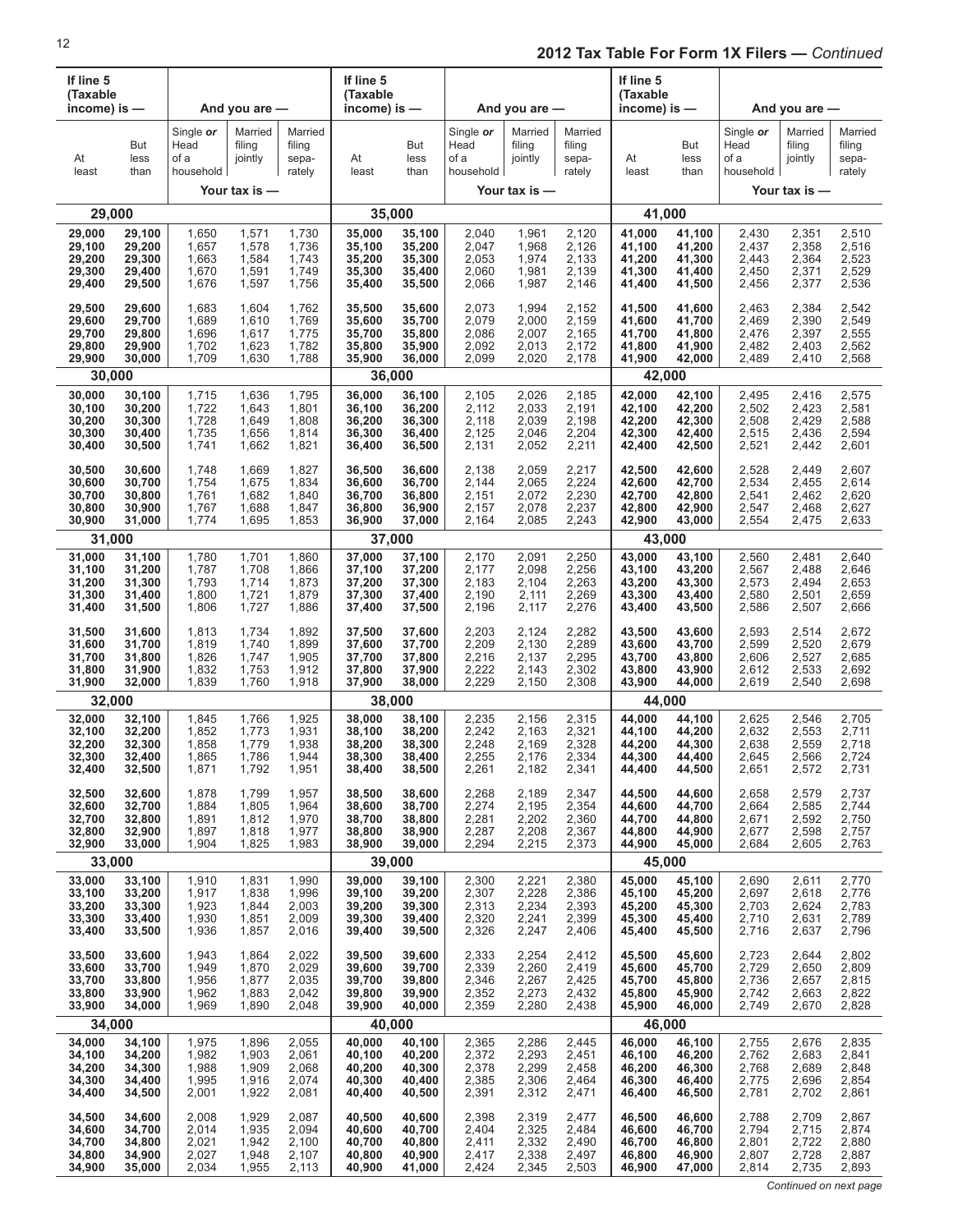| If line 5<br>(Taxable<br>income) is -<br>But |              |                                        | And you are $-$              |                                      | If line 5<br>(Taxable<br>income) is $-$ |                     |                                        | And you are -                |                                      | If line 5<br>(Taxable<br>income) is $-$ |                     |                                        | And you are $-$              |                                      |
|----------------------------------------------|--------------|----------------------------------------|------------------------------|--------------------------------------|-----------------------------------------|---------------------|----------------------------------------|------------------------------|--------------------------------------|-----------------------------------------|---------------------|----------------------------------------|------------------------------|--------------------------------------|
| At<br>least                                  | less<br>than | Single or<br>Head<br>of a<br>household | Married<br>filing<br>jointly | Married<br>filing<br>sepa-<br>rately | At<br>least                             | But<br>less<br>than | Single or<br>Head<br>of a<br>household | Married<br>filing<br>jointly | Married<br>filing<br>sepa-<br>rately | At<br>least                             | But<br>less<br>than | Single or<br>Head<br>of a<br>household | Married<br>filing<br>jointly | Married<br>filing<br>sepa-<br>rately |
|                                              |              |                                        | Your tax is -                |                                      |                                         |                     |                                        | Your tax is -                |                                      |                                         |                     |                                        | Your tax is -                |                                      |
|                                              | 47,000       |                                        |                              |                                      |                                         | 53,000              |                                        |                              |                                      |                                         | 59,000              |                                        |                              |                                      |
| 47,000                                       | 47,100       | 2,820                                  | 2,741                        | 2,900                                | 53,000                                  | 53,100              | 3,210                                  | 3,131                        | 3,290                                | 59,000                                  | 59.100              | 3,600                                  | 3,521                        | 3,680                                |
| 47,100                                       | 47,200       | 2,827                                  | 2,748                        | 2,906                                | 53,100                                  | 53,200              | 3,217                                  | 3,138                        | 3,296                                | 59,100                                  | 59,200              | 3,607                                  | 3,528                        | 3,686                                |
| 47,200                                       | 47,300       | 2,833                                  | 2,754                        | 2,913                                | 53,200                                  | 53,300              | 3,223                                  | 3,144                        | 3,303                                | 59,200                                  | 59,300              | 3,613                                  | 3,534                        | 3,693                                |
| 47,300                                       | 47,400       | 2,840                                  | 2,761                        | 2,919                                | 53,300                                  | 53,400              | 3,230                                  | 3,151                        | 3,309                                | 59.300                                  | 59,400              | 3,620                                  | 3,541                        | 3,699                                |
| 47,400                                       | 47,500       | 2,846                                  | 2,767                        | 2,926                                | 53,400                                  | 53,500              | 3,236                                  | 3,157                        | 3,316                                | 59,400                                  | 59,500              | 3,626                                  | 3,547                        | 3,706                                |
| 47,500                                       | 47,600       | 2,853                                  | 2,774                        | 2,932                                | 53,500                                  | 53,600              | 3,243                                  | 3,164                        | 3,322                                | 59,500                                  | 59,600              | 3,633                                  | 3,554                        | 3,712                                |
| 47,600                                       | 47,700       | 2,859                                  | 2,780                        | 2,939                                | 53,600                                  | 53,700              | 3,249                                  | 3,170                        | 3,329                                | 59,600                                  | 59,700              | 3,639                                  | 3,560                        | 3,719                                |
| 47,700                                       | 47,800       | 2,866                                  | 2,787                        | 2,945                                | 53,700                                  | 53,800              | 3,256                                  | 3,177                        | 3,335                                | 59,700                                  | 59,800              | 3,646                                  | 3,567                        | 3,725                                |
| 47,800                                       | 47,900       | 2,872                                  | 2,793                        | 2,952                                | 53,800                                  | 53,900              | 3,262                                  | 3,183                        | 3,342                                | 59,800                                  | 59,900              | 3,652                                  | 3,573                        | 3,732                                |
| 47,900                                       | 48,000       | 2,879                                  | 2,800                        | 2,958                                | 53,900                                  | 54,000              | 3,269                                  | 3,190                        | 3,348                                | 59,900                                  | 60,000              | 3,659                                  | 3,580                        | 3,738                                |
|                                              | 48,000       |                                        |                              |                                      |                                         | 54,000              |                                        |                              |                                      |                                         | 60,000              |                                        |                              |                                      |
| 48,000                                       | 48,100       | 2,885                                  | 2,806                        | 2,965                                | 54,000                                  | 54,100              | 3,275                                  | 3,196                        | 3,355                                | 60,000                                  | 60,100              | 3,665                                  | 3,586                        | 3,745                                |
| 48,100                                       | 48,200       | 2,892                                  | 2,813                        | 2,971                                | 54,100                                  | 54,200              | 3,282                                  | 3,203                        | 3,361                                | 60,100                                  | 60,200              | 3,672                                  | 3,593                        | 3,751                                |
| 48,200                                       | 48,300       | 2,898                                  | 2,819                        | 2,978                                | 54,200                                  | 54,300              | 3,288                                  | 3,209                        | 3,368                                | 60,200                                  | 60,300              | 3,678                                  | 3,599                        | 3,758                                |
| 48,300                                       | 48,400       | 2,905                                  | 2,826                        | 2,984                                | 54,300                                  | 54,400              | 3,295                                  | 3,216                        | 3,374                                | 60,300                                  | 60,400              | 3,685                                  | 3,606                        | 3,764                                |
| 48,400                                       | 48,500       | 2,911                                  | 2,832                        | 2,991                                | 54,400                                  | 54,500              | 3,301                                  | 3,222                        | 3,381                                | 60,400                                  | 60,500              | 3,691                                  | 3,612                        | 3,771                                |
| 48,500                                       | 48,600       | 2,918                                  | 2,839                        | 2,997                                | 54,500                                  | 54,600              | 3,308                                  | 3,229                        | 3,387                                | 60,500                                  | 60,600              | 3,698                                  | 3,619                        | 3,777                                |
| 48,600                                       | 48,700       | 2,924                                  | 2,845                        | 3,004                                | 54,600                                  | 54,700              | 3,314                                  | 3,235                        | 3,394                                | 60,600                                  | 60,700              | 3,704                                  | 3,625                        | 3,784                                |
| 48,700                                       | 48,800       | 2,931                                  | 2,852                        | 3,010                                | 54,700                                  | 54,800              | 3,321                                  | 3,242                        | 3,400                                | 60,700                                  | 60,800              | 3,711                                  | 3,632                        | 3,790                                |
| 48,800                                       | 48,900       | 2,937                                  | 2,858                        | 3,017                                | 54,800                                  | 54,900              | 3,327                                  | 3,248                        | 3,407                                | 60,800                                  | 60,900              | 3,717                                  | 3,638                        | 3,797                                |
| 48,900                                       | 49,000       | 2,944                                  | 2,865                        | 3,023                                | 54,900                                  | 55,000              | 3,334                                  | 3,255                        | 3,413                                | 60,900                                  | 61,000              | 3,724                                  | 3,645                        | 3,803                                |
|                                              | 49,000       |                                        |                              |                                      |                                         | 55,000              |                                        |                              |                                      |                                         | 61,000              |                                        |                              |                                      |
| 49,000                                       | 49,100       | 2,950                                  | 2,871                        | 3,030                                | 55,000                                  | 55,100              | 3,340                                  | 3,261                        | 3,420                                | 61,000                                  | 61,100              | 3,730                                  | 3,651                        | 3,810                                |
| 49,100                                       | 49,200       | 2,957                                  | 2,878                        | 3,036                                | 55,100                                  | 55,200              | 3,347                                  | 3,268                        | 3,426                                | 61,100                                  | 61,200              | 3,737                                  | 3,658                        | 3,816                                |
| 49,200                                       | 49,300       | 2,963                                  | 2,884                        | 3,043                                | 55,200                                  | 55,300              | 3,353                                  | 3,274                        | 3,433                                | 61,200                                  | 61,300              | 3,743                                  | 3,664                        | 3,823                                |
| 49,300                                       | 49,400       | 2,970                                  | 2,891                        | 3,049                                | 55,300                                  | 55,400              | 3,360                                  | 3,281                        | 3,439                                | 61,300                                  | 61,400              | 3,750                                  | 3,671                        | 3,829                                |
| 49,400                                       | 49,500       | 2,976                                  | 2,897                        | 3,056                                | 55,400                                  | 55,500              | 3,366                                  | 3,287                        | 3,446                                | 61,400                                  | 61,500              | 3,756                                  | 3,677                        | 3,836                                |
| 49,500                                       | 49,600       | 2,983                                  | 2,904                        | 3,062                                | 55,500                                  | 55,600              | 3,373                                  | 3,294                        | 3,452                                | 61,500                                  | 61,600              | 3,763                                  | 3,684                        | 3,842                                |
| 49,600                                       | 49,700       | 2,989                                  | 2,910                        | 3,069                                | 55,600                                  | 55,700              | 3,379                                  | 3,300                        | 3,459                                | 61,600                                  | 61,700              | 3,769                                  | 3,690                        | 3,849                                |
| 49,700                                       | 49,800       | 2,996                                  | 2,917                        | 3,075                                | 55,700                                  | 55,800              | 3,386                                  | 3,307                        | 3,465                                | 61,700                                  | 61,800              | 3,776                                  | 3,697                        | 3,855                                |
| 49,800                                       | 49,900       | 3,002                                  | 2,923                        | 3,082                                | 55,800                                  | 55,900              | 3,392                                  | 3,313                        | 3,472                                | 61,800                                  | 61,900              | 3,782                                  | 3,703                        | 3,862                                |
| 49,900                                       | 50,000       | 3,009                                  | 2,930                        | 3,088                                | 55,900                                  | 56,000              | 3,399                                  | 3,320                        | 3,478                                | 61,900                                  | 62,000              | 3,789                                  | 3,710                        | 3,868                                |
|                                              | 50,000       |                                        |                              |                                      |                                         | 56,000              |                                        |                              |                                      |                                         | 62.000              |                                        |                              |                                      |
| 50,000                                       | 50,100       | 3,015                                  | 2,936                        | 3,095                                | 56,000                                  | 56,100              | 3,405                                  | 3,326                        | 3,485                                | 62,000                                  | 62,100              | 3,795                                  | 3,716                        | 3,875                                |
| 50,100                                       | 50,200       | 3,022                                  | 2,943                        | 3,101                                | 56,100                                  | 56,200              | 3,412                                  | 3,333                        | 3,491                                | 62,100                                  | 62,200              | 3,802                                  | 3,723                        | 3,881                                |
| 50,200                                       | 50,300       | 3,028                                  | 2,949                        | 3,108                                | 56,200                                  | 56,300              | 3,418                                  | 3,339                        | 3,498                                | 62,200                                  | 62,300              | 3,808                                  | 3,729                        | 3,888                                |
| 50,300                                       | 50,400       | 3,035                                  | 2,956                        | 3,114                                | 56,300                                  | 56,400              | 3,425                                  | 3,346                        | 3,504                                | 62,300                                  | 62,400              | 3,815                                  | 3,736                        | 3,894                                |
| 50,400                                       | 50,500       | 3,041                                  | 2,962                        | 3,121                                | 56,400                                  | 56,500              | 3,431                                  | 3,352                        | 3,511                                | 62,400                                  | 62,500              | 3,821                                  | 3,742                        | 3,901                                |
| 50,500                                       | 50,600       | 3,048                                  | 2,969                        | 3,127                                | 56,500                                  | 56,600              | 3,438                                  | 3,359                        | 3,517                                | 62,500                                  | 62,600              | 3,828                                  | 3,749                        | 3,907                                |
| 50,600                                       | 50,700       | 3,054                                  | 2,975                        | 3,134                                | 56,600                                  | 56,700              | 3,444                                  | 3,365                        | 3,524                                | 62,600                                  | 62,700              | 3,834                                  | 3,755                        | 3,914                                |
| 50,700                                       | 50,800       | 3,061                                  | 2,982                        | 3,140                                | 56,700                                  | 56,800              | 3,451                                  | 3,372                        | 3,530                                | 62,700                                  | 62,800              | 3,841                                  | 3,762                        | 3,920                                |
| 50,800                                       | 50,900       | 3,067                                  | 2,988                        | 3,147                                | 56,800                                  | 56,900              | 3,457                                  | 3,378                        | 3,537                                | 62,800                                  | 62,900              | 3,847                                  | 3,768                        | 3,927                                |
| 50,900                                       | 51,000       | 3,074                                  | 2,995                        | 3,153                                | 56,900                                  | 57,000              | 3,464                                  | 3,385                        | 3,543                                | 62,900                                  | 63,000              | 3,854                                  | 3,775                        | 3,933                                |
|                                              | 51,000       |                                        |                              |                                      |                                         | 57,000              |                                        |                              |                                      |                                         | 63,000              |                                        |                              |                                      |
| 51,000                                       | 51,100       | 3,080                                  | 3,001                        | 3,160                                | 57,000                                  | 57,100              | 3,470                                  | 3,391                        | 3,550                                | 63,000                                  | 63,100              | 3,860                                  | 3,781                        | 3,940                                |
| 51,100                                       | 51,200       | 3,087                                  | 3,008                        | 3,166                                | 57,100                                  | 57,200              | 3,477                                  | 3,398                        | 3,556                                | 63,100                                  | 63,200              | 3,867                                  | 3,788                        | 3,946                                |
| 51,200                                       | 51,300       | 3,093                                  | 3,014                        | 3,173                                | 57,200                                  | 57,300              | 3,483                                  | 3,404                        | 3,563                                | 63,200                                  | 63,300              | 3,873                                  | 3,794                        | 3,953                                |
| 51,300                                       | 51,400       | 3,100                                  | 3,021                        | 3,179                                | 57,300                                  | 57,400              | 3,490                                  | 3,411                        | 3,569                                | 63,300                                  | 63,400              | 3,880                                  | 3,801                        | 3,959                                |
| 51,400                                       | 51,500       | 3,106                                  | 3,027                        | 3,186                                | 57,400                                  | 57,500              | 3,496                                  | 3,417                        | 3,576                                | 63,400                                  | 63,500              | 3,886                                  | 3,807                        | 3,966                                |
| 51,500                                       | 51,600       | 3,113                                  | 3,034                        | 3,192                                | 57,500                                  | 57,600              | 3,503                                  | 3,424                        | 3,582                                | 63,500                                  | 63,600              | 3,893                                  | 3,814                        | 3,972                                |
| 51,600                                       | 51,700       | 3,119                                  | 3,040                        | 3,199                                | 57,600                                  | 57,700              | 3,509                                  | 3,430                        | 3,589                                | 63,600                                  | 63,700              | 3,899                                  | 3,820                        | 3,979                                |
| 51,700                                       | 51,800       | 3,126                                  | 3,047                        | 3,205                                | 57,700                                  | 57,800              | 3,516                                  | 3,437                        | 3,595                                | 63,700                                  | 63,800              | 3,906                                  | 3,827                        | 3,985                                |
| 51,800                                       | 51,900       | 3,132                                  | 3,053                        | 3,212                                | 57,800                                  | 57,900              | 3,522                                  | 3,443                        | 3,602                                | 63,800                                  | 63,900              | 3,912                                  | 3,833                        | 3,992                                |
| 51,900                                       | 52,000       | 3,139                                  | 3,060                        | 3,218                                | 57,900                                  | 58,000              | 3,529                                  | 3,450                        | 3,608                                | 63,900                                  | 64,000              | 3,919                                  | 3,840                        | 3,998                                |
|                                              | 52,000       |                                        |                              |                                      |                                         | 58,000              |                                        |                              |                                      |                                         | 64,000              |                                        |                              |                                      |
| 52,000                                       | 52,100       | 3,145                                  | 3,066                        | 3,225                                | 58,000                                  | 58,100              | 3,535                                  | 3,456                        | 3,615                                | 64,000                                  | 64,100              | 3,925                                  | 3,846                        | 4,005                                |
| 52,100                                       | 52,200       | 3,152                                  | 3,073                        | 3,231                                | 58,100                                  | 58,200              | 3,542                                  | 3,463                        | 3,621                                | 64,100                                  | 64,200              | 3,932                                  | 3,853                        | 4,011                                |
| 52,200                                       | 52,300       | 3,158                                  | 3,079                        | 3,238                                | 58,200                                  | 58,300              | 3,548                                  | 3,469                        | 3,628                                | 64,200                                  | 64,300              | 3,938                                  | 3,859                        | 4,018                                |
| 52,300                                       | 52,400       | 3,165                                  | 3,086                        | 3,244                                | 58,300                                  | 58,400              | 3,555                                  | 3,476                        | 3,634                                | 64,300                                  | 64,400              | 3,945                                  | 3,866                        | 4,024                                |
| 52,400                                       | 52,500       | 3,171                                  | 3,092                        | 3,251                                | 58,400                                  | 58,500              | 3,561                                  | 3,482                        | 3,641                                | 64,400                                  | 64,500              | 3,951                                  | 3,872                        | 4,031                                |
| 52,500                                       | 52,600       | 3,178                                  | 3,099                        | 3,257                                | 58,500                                  | 58,600              | 3,568                                  | 3,489                        | 3,647                                | 64,500                                  | 64,600              | 3,958                                  | 3,879                        | 4,037                                |
| 52,600                                       | 52,700       | 3,184                                  | 3,105                        | 3,264                                | 58,600                                  | 58,700              | 3,574                                  | 3,495                        | 3,654                                | 64,600                                  | 64,700              | 3,964                                  | 3,885                        | 4,044                                |
| 52,700                                       | 52,800       | 3,191                                  | 3,112                        | 3,270                                | 58,700                                  | 58,800              | 3,581                                  | 3,502                        | 3,660                                | 64,700                                  | 64,800              | 3,971                                  | 3,892                        | 4,050                                |
| 52,800                                       | 52,900       | 3,197                                  | 3,118                        | 3,277                                | 58,800                                  | 58,900              | 3,587                                  | 3,508                        | 3,667                                | 64,800                                  | 64,900              | 3,977                                  | 3,898                        | 4,057                                |
| 52,900                                       | 53,000       | 3,204                                  | 3,125                        | 3,283                                | 58,900                                  | 59,000              | 3,594                                  | 3,515                        | 3,673                                | 64,900                                  | 65,000              | 3,984                                  | 3,905                        | 4,063                                |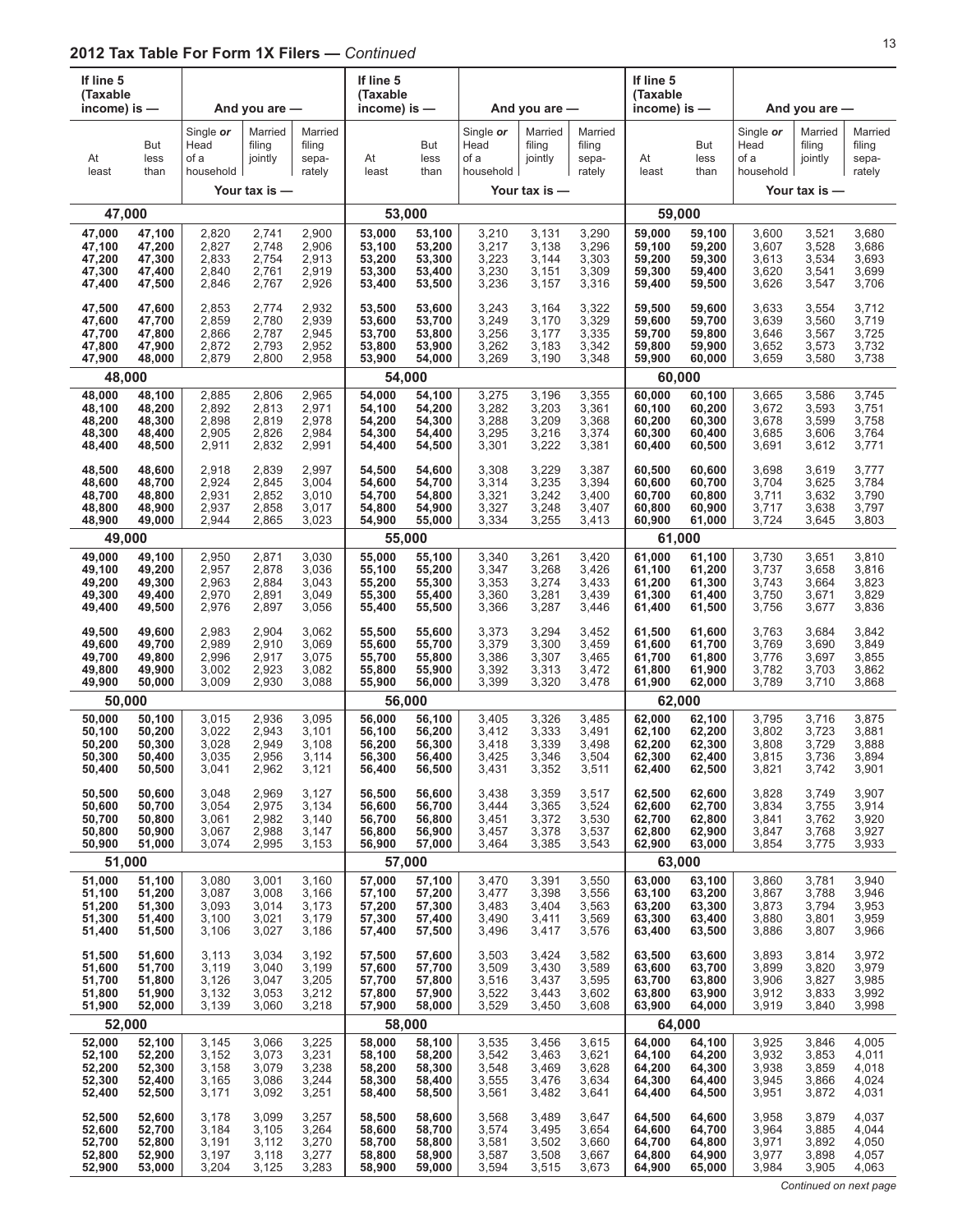| If line 5<br>(Taxable |                     |                                        |                              |                                      | If line 5<br>(Taxable |                     |                                        |                              |                                      | If line 5<br>(Taxable |                     |                                        |                              |                                      |
|-----------------------|---------------------|----------------------------------------|------------------------------|--------------------------------------|-----------------------|---------------------|----------------------------------------|------------------------------|--------------------------------------|-----------------------|---------------------|----------------------------------------|------------------------------|--------------------------------------|
| income) is $-$        |                     |                                        | And you are $-$              |                                      | income) is $-$        |                     |                                        | And you are $-$              |                                      | income) is $-$        |                     |                                        | And you are $-$              |                                      |
| At<br>least           | But<br>less<br>than | Single or<br>Head<br>of a<br>household | Married<br>filing<br>jointly | Married<br>filing<br>sepa-<br>rately | At<br>least           | But<br>less<br>than | Single or<br>Head<br>of a<br>household | Married<br>filing<br>jointly | Married<br>filing<br>sepa-<br>rately | At<br>least           | But<br>less<br>than | Single or<br>Head<br>of a<br>household | Married<br>filing<br>jointly | Married<br>filing<br>sepa-<br>rately |
|                       |                     |                                        | Your tax is -                |                                      |                       |                     |                                        | Your tax is -                |                                      |                       |                     |                                        | Your tax is $-$              |                                      |
| 65,000                |                     |                                        |                              |                                      | 71,000                |                     |                                        |                              |                                      | 77,000                |                     |                                        |                              |                                      |
| 65,000                | 65,100              | 3,990                                  | 3,911                        | 4,070                                | 71,000                | 71,100              | 4,380                                  | 4,301                        | 4,460                                | 77,000                | 77,100              | 4,770                                  | 4,691                        | 4,850                                |
| 65,100                | 65,200              | 3,997                                  | 3,918                        | 4,076                                | 71,100                | 71,200              | 4,387                                  | 4,308                        | 4,466                                | 77,100                | 77,200              | 4,777                                  | 4,698                        | 4,856                                |
| 65,200                | 65,300              | 4,003                                  | 3,924                        | 4,083                                | 71,200                | 71,300              | 4,393                                  | 4,314                        | 4,473                                | 77,200                | 77,300              | 4,783                                  | 4,704                        | 4,863                                |
| 65,300                | 65,400              | 4,010                                  | 3,931                        | 4,089                                | 71,300                | 71,400              | 4,400                                  | 4,321                        | 4,479                                | 77,300                | 77,400              | 4,790                                  | 4,711                        | 4,869                                |
| 65,400                | 65,500              | 4,016                                  | 3,937                        | 4,096                                | 71,400                | 71,500              | 4,406                                  | 4,327                        | 4,486                                | 77,400                | 77,500              | 4,796                                  | 4,717                        | 4,876                                |
| 65,500                | 65,600              | 4,023                                  | 3,944                        | 4,102                                | 71,500                | 71,600              | 4,413                                  | 4,334                        | 4,492                                | 77,500                | 77,600              | 4,803                                  | 4,724                        | 4,882                                |
| 65,600                | 65,700              | 4,029                                  | 3,950                        | 4,109                                | 71,600                | 71,700              | 4,419                                  | 4,340                        | 4,499                                | 77,600                | 77,700              | 4,809                                  | 4,730                        | 4,889                                |
| 65,700                | 65,800              | 4,036                                  | 3,957                        | 4,115                                | 71,700                | 71,800              | 4,426                                  | 4,347                        | 4,505                                | 77,700                | 77,800              | 4,816                                  | 4,737                        | 4,895                                |
| 65,800                | 65,900              | 4,042                                  | 3,963                        | 4,122                                | 71,800                | 71,900              | 4,432                                  | 4,353                        | 4,512                                | 77,800                | 77,900              | 4,822                                  | 4,743                        | 4,902                                |
| 65,900                | 66,000              | 4,049                                  | 3,970                        | 4,128                                | 71,900                | 72,000              | 4,439                                  | 4,360                        | 4,518                                | 77,900                | 78,000              | 4,829                                  | 4,750                        | 4,908                                |
| 66,000                |                     |                                        |                              |                                      | 72,000                |                     |                                        |                              |                                      | 78,000                |                     |                                        |                              |                                      |
| 66,000                | 66,100              | 4,055                                  | 3,976                        | 4,135                                | 72,000                | 72,100              | 4,445                                  | 4,366                        | 4,525                                | 78,000                | 78,100              | 4,835                                  | 4,756                        | 4,915                                |
| 66,100                | 66,200              | 4,062                                  | 3,983                        | 4,141                                | 72,100                | 72,200              | 4,452                                  | 4,373                        | 4,531                                | 78,100                | 78,200              | 4,842                                  | 4,763                        | 4,921                                |
| 66,200                | 66,300              | 4,068                                  | 3,989                        | 4,148                                | 72,200                | 72,300              | 4,458                                  | 4,379                        | 4,538                                | 78,200                | 78,300              | 4,848                                  | 4,769                        | 4,928                                |
| 66,300                | 66,400              | 4,075                                  | 3,996                        | 4,154                                | 72,300                | 72,400              | 4,465                                  | 4,386                        | 4,544                                | 78,300                | 78,400              | 4,855                                  | 4,776                        | 4,934                                |
| 66,400                | 66,500              | 4,081                                  | 4,002                        | 4,161                                | 72,400                | 72,500              | 4,471                                  | 4,392                        | 4,551                                | 78,400                | 78,500              | 4,861                                  | 4,782                        | 4,941                                |
| 66,500                | 66,600              | 4,088                                  | 4,009                        | 4,167                                | 72,500                | 72,600              | 4,478                                  | 4,399                        | 4,557                                | 78,500                | 78,600              | 4,868                                  | 4,789                        | 4,947                                |
| 66,600                | 66,700              | 4,094                                  | 4,015                        | 4,174                                | 72,600                | 72,700              | 4,484                                  | 4,405                        | 4,564                                | 78,600                | 78,700              | 4,874                                  | 4,795                        | 4,954                                |
| 66,700                | 66,800              | 4,101                                  | 4,022                        | 4,180                                | 72,700                | 72,800              | 4,491                                  | 4,412                        | 4,570                                | 78,700                | 78,800              | 4,881                                  | 4,802                        | 4,960                                |
| 66,800                | 66,900              | 4,107                                  | 4,028                        | 4,187                                | 72,800                | 72,900              | 4,497                                  | 4,418                        | 4,577                                | 78,800                | 78,900              | 4,887                                  | 4,808                        | 4,967                                |
| 66,900                | 67,000              | 4,114                                  | 4,035                        | 4,193                                | 72,900                | 73,000              | 4,504                                  | 4,425                        | 4,583                                | 78,900                | 79,000              | 4,894                                  | 4,815                        | 4,973                                |
| 67,000                |                     |                                        |                              |                                      | 73,000                |                     |                                        |                              |                                      | 79,000                |                     |                                        |                              |                                      |
| 67,000                | 67,100              | 4,120                                  | 4,041                        | 4,200                                | 73,000                | 73,100              | 4,510                                  | 4,431                        | 4,590                                | 79,000                | 79,100              | 4,900                                  | 4,821                        | 4,980                                |
| 67,100                | 67,200              | 4,127                                  | 4,048                        | 4,206                                | 73,100                | 73,200              | 4,517                                  | 4,438                        | 4,596                                | 79,100                | 79,200              | 4,907                                  | 4,828                        | 4,986                                |
| 67,200                | 67,300              | 4,133                                  | 4,054                        | 4,213                                | 73,200                | 73,300              | 4,523                                  | 4,444                        | 4,603                                | 79,200                | 79,300              | 4,913                                  | 4,834                        | 4,993                                |
| 67,300                | 67,400              | 4,140                                  | 4,061                        | 4,219                                | 73,300                | 73,400              | 4,530                                  | 4,451                        | 4,609                                | 79,300                | 79,400              | 4,920                                  | 4,841                        | 4,999                                |
| 67,400                | 67,500              | 4,146                                  | 4,067                        | 4,226                                | 73,400                | 73,500              | 4,536                                  | 4,457                        | 4,616                                | 79,400                | 79,500              | 4,926                                  | 4,847                        | 5,006                                |
| 67,500                | 67,600              | 4,153                                  | 4,074                        | 4,232                                | 73,500                | 73,600              | 4,543                                  | 4,464                        | 4,622                                | 79,500                | 79,600              | 4,933                                  | 4,854                        | 5,012                                |
| 67,600                | 67,700              | 4,159                                  | 4,080                        | 4,239                                | 73,600                | 73,700              | 4,549                                  | 4,470                        | 4,629                                | 79,600                | 79,700              | 4,939                                  | 4,860                        | 5,019                                |
| 67,700                | 67,800              | 4,166                                  | 4,087                        | 4,245                                | 73,700                | 73,800              | 4,556                                  | 4,477                        | 4,635                                | 79,700                | 79,800              | 4,946                                  | 4,867                        | 5,025                                |
| 67,800                | 67,900              | 4,172                                  | 4,093                        | 4,252                                | 73,800                | 73,900              | 4,562                                  | 4,483                        | 4,642                                | 79,800                | 79,900              | 4,952                                  | 4,873                        | 5,032                                |
| 67,900                | 68,000              | 4,179                                  | 4,100                        | 4,258                                | 73,900                | 74,000              | 4,569                                  | 4,490                        | 4,648                                | 79,900                | 80,000              | 4,959                                  | 4,880                        | 5,038                                |
| 68,000                |                     |                                        |                              |                                      | 74,000                |                     |                                        |                              |                                      | 80,000                |                     |                                        |                              |                                      |
| 68,000                | 68,100              | 4,185                                  | 4,106                        | 4,265                                | 74,000                | 74,100              | 4,575                                  | 4,496                        | 4,655                                | 80,000                | 80,100              | 4,965                                  | 4,886                        | 5,045                                |
| 68,100                | 68,200              | 4,192                                  | 4,113                        | 4,271                                | 74,100                | 74,200              | 4,582                                  | 4,503                        | 4,661                                | 80,100                | 80,200              | 4,972                                  | 4,893                        | 5,051                                |
| 68,200                | 68,300              | 4,198                                  | 4,119                        | 4,278                                | 74,200                | 74,300              | 4,588                                  | 4,509                        | 4,668                                | 80,200                | 80,300              | 4,978                                  | 4,899                        | 5,058                                |
| 68,300                | 68,400              | 4,205                                  | 4,126                        | 4,284                                | 74,300                | 74,400              | 4,595                                  | 4,516                        | 4,674                                | 80,300                | 80,400              | 4,985                                  | 4,906                        | 5,064                                |
| 68,400                | 68,500              | 4,211                                  | 4,132                        | 4,291                                | 74,400                | 74,500              | 4,601                                  | 4,522                        | 4,681                                | 80,400                | 80,500              | 4,991                                  | 4,912                        | 5,071                                |
| 68,500                | 68,600              | 4,218                                  | 4,139                        | 4,297                                | 74,500                | 74,600              | 4,608                                  | 4,529                        | 4,687                                | 80,500                | 80,600              | 4,998                                  | 4,919                        | 5,077                                |
| 68,600                | 68,700              | 4,224                                  | 4,145                        | 4,304                                | 74,600                | 74,700              | 4,614                                  | 4,535                        | 4,694                                | 80,600                | 80,700              | 5,004                                  | 4,925                        | 5,084                                |
| 68,700                | 68,800              | 4,231                                  | 4,152                        | 4,310                                | 74,700                | 74,800              | 4,621                                  | 4,542                        | 4,700                                | 80,700                | 80,800              | 5,011                                  | 4,932                        | 5,090                                |
| 68,800                | 68,900              | 4,237                                  | 4,158                        | 4,317                                | 74,800                | 74,900              | 4,627                                  | 4,548                        | 4,707                                | 80,800                | 80,900              | 5,017                                  | 4,938                        | 5,097                                |
| 68,900                | 69,000              | 4,244                                  | 4,165                        | 4,323                                | 74,900                | 75,000              | 4,634                                  | 4,555                        | 4,713                                | 80,900                | 81,000              | 5,024                                  | 4,945                        | 5,103                                |
| 69,000                |                     |                                        |                              |                                      | 75,000                |                     |                                        |                              |                                      | 81,000                |                     |                                        |                              |                                      |
| 69,000                | 69,100              | 4,250                                  | 4,171                        | 4,330                                | 75,000                | 75,100              | 4,640                                  | 4,561                        | 4,720                                | 81,000                | 81,100              | 5,030                                  | 4,951                        | 5,110                                |
| 69,100                | 69,200              | 4,257                                  | 4,178                        | 4,336                                | 75,100                | 75,200              | 4,647                                  | 4,568                        | 4,726                                | 81,100                | 81,200              | 5,037                                  | 4,958                        | 5,116                                |
| 69,200                | 69,300              | 4,263                                  | 4,184                        | 4,343                                | 75,200                | 75,300              | 4,653                                  | 4,574                        | 4,733                                | 81,200                | 81,300              | 5,043                                  | 4,964                        | 5,123                                |
| 69,300                | 69,400              | 4,270                                  | 4,191                        | 4,349                                | 75,300                | 75,400              | 4,660                                  | 4,581                        | 4,739                                | 81,300                | 81,400              | 5,050                                  | 4,971                        | 5,129                                |
| 69,400                | 69,500              | 4,276                                  | 4,197                        | 4,356                                | 75,400                | 75,500              | 4,666                                  | 4,587                        | 4,746                                | 81,400                | 81,500              | 5,056                                  | 4,977                        | 5,136                                |
| 69,500                | 69,600              | 4,283                                  | 4,204                        | 4,362                                | 75,500                | 75,600              | 4,673                                  | 4,594                        | 4,752                                | 81,500                | 81,600              | 5,063                                  | 4,984                        | 5,142                                |
| 69,600                | 69,700              | 4,289                                  | 4,210                        | 4,369                                | 75,600                | 75,700              | 4,679                                  | 4,600                        | 4,759                                | 81,600                | 81,700              | 5,069                                  | 4,990                        | 5,149                                |
| 69,700                | 69,800              | 4,296                                  | 4,217                        | 4,375                                | 75,700                | 75,800              | 4,686                                  | 4,607                        | 4,765                                | 81,700                | 81,800              | 5,076                                  | 4,997                        | 5,155                                |
| 69,800                | 69,900              | 4,302                                  | 4,223                        | 4,382                                | 75,800                | 75,900              | 4,692                                  | 4,613                        | 4,772                                | 81,800                | 81,900              | 5,082                                  | 5,003                        | 5,162                                |
| 69,900                | 70,000              | 4,309                                  | 4,230                        | 4,388                                | 75,900                | 76,000              | 4,699                                  | 4,620                        | 4,778                                | 81,900                | 82,000              | 5,089                                  | 5,010                        | 5,168                                |
| 70,000                |                     |                                        |                              |                                      | 76,000                |                     |                                        |                              |                                      | 82,000                |                     |                                        |                              |                                      |
| 70,000                | 70,100              | 4,315                                  | 4,236                        | 4,395                                | 76,000                | 76,100              | 4,705                                  | 4,626                        | 4,785                                | 82,000                | 82,100              | 5,095                                  | 5,016                        | 5,175                                |
| 70,100                | 70,200              | 4,322                                  | 4,243                        | 4,401                                | 76,100                | 76,200              | 4,712                                  | 4,633                        | 4,791                                | 82,100                | 82,200              | 5,102                                  | 5,023                        | 5,181                                |
| 70,200                | 70,300              | 4,328                                  | 4,249                        | 4,408                                | 76,200                | 76,300              | 4,718                                  | 4,639                        | 4,798                                | 82,200                | 82,300              | 5,108                                  | 5,029                        | 5,188                                |
| 70,300                | 70,400              | 4,335                                  | 4,256                        | 4,414                                | 76,300                | 76,400              | 4,725                                  | 4,646                        | 4,804                                | 82,300                | 82,400              | 5,115                                  | 5,036                        | 5,194                                |
| 70,400                | 70,500              | 4,341                                  | 4,262                        | 4,421                                | 76,400                | 76,500              | 4,731                                  | 4,652                        | 4,811                                | 82,400                | 82,500              | 5,121                                  | 5,042                        | 5,201                                |
| 70,500                | 70,600              | 4,348                                  | 4,269                        | 4,427                                | 76,500                | 76,600              | 4,738                                  | 4,659                        | 4,817                                | 82,500                | 82,600              | 5,128                                  | 5,049                        | 5,207                                |
| 70,600                | 70,700              | 4,354                                  | 4,275                        | 4,434                                | 76,600                | 76,700              | 4,744                                  | 4,665                        | 4,824                                | 82,600                | 82,700              | 5,134                                  | 5,055                        | 5,214                                |
| 70,700                | 70,800              | 4,361                                  | 4,282                        | 4,440                                | 76,700                | 76,800              | 4,751                                  | 4,672                        | 4,830                                | 82,700                | 82,800              | 5,141                                  | 5,062                        | 5,220                                |
| 70,800                | 70,900              | 4,367                                  | 4,288                        | 4,447                                | 76,800                | 76,900              | 4,757                                  | 4,678                        | 4,837                                | 82,800                | 82,900              | 5,147                                  | 5,068                        | 5,227                                |
| 70,900                | 71,000              | 4,374                                  | 4,295                        | 4,453                                | 76,900                | 77,000              | 4,764                                  | 4,685                        | 4,843                                | 82,900                | 83,000              | 5,154                                  | 5,075                        | 5,233                                |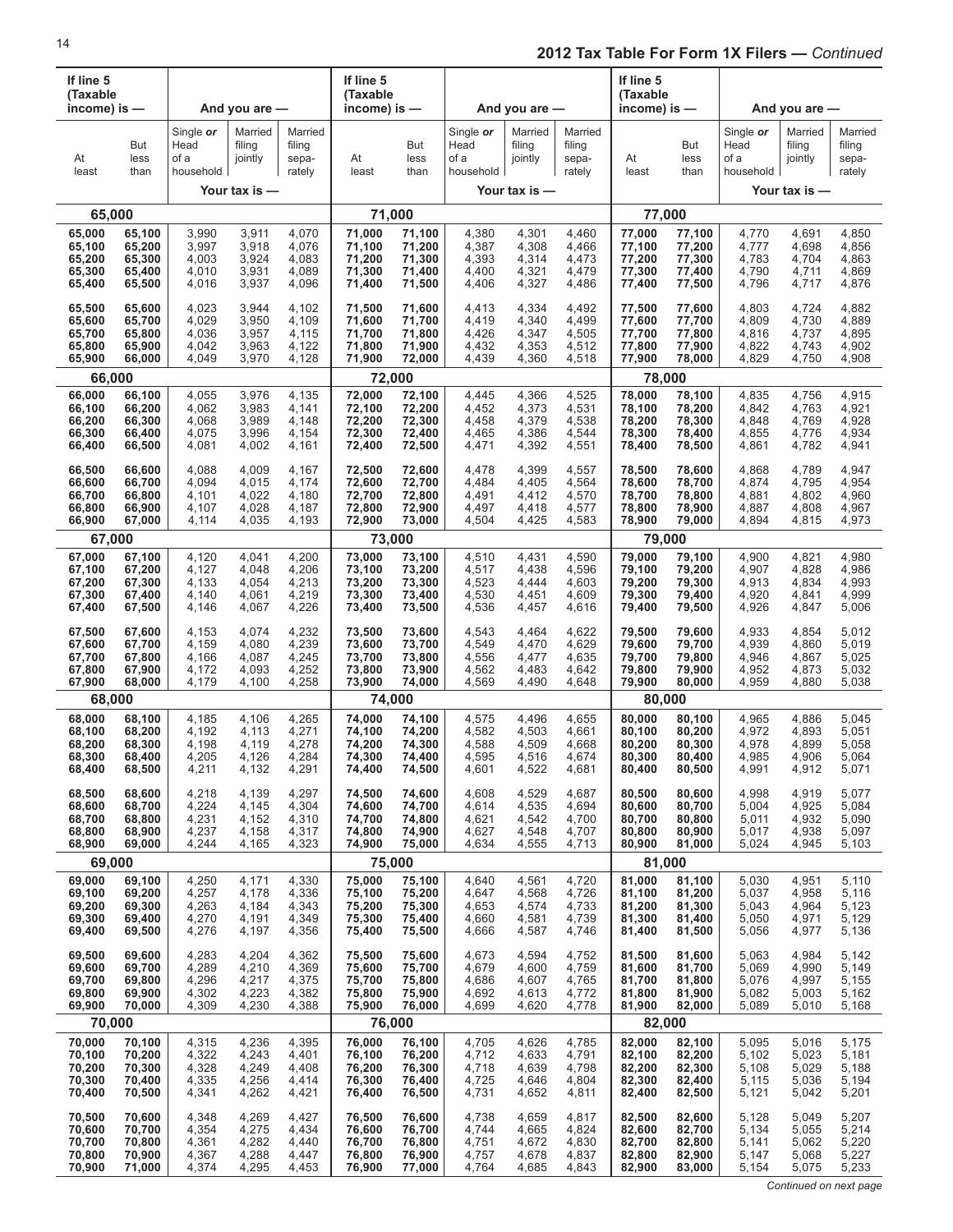| If line 5<br>(Taxable<br>income) is -          |                                                | And you are -<br>Married<br>Single or     |                                           |                                           | If line 5<br>(Taxable<br>income) is $-$        |                                                |                                           | And you are -                             |                                           | If line 5<br>(Taxable<br>income) is $-$        |                                                 |                                                | And you are $-$                           |                                           |
|------------------------------------------------|------------------------------------------------|-------------------------------------------|-------------------------------------------|-------------------------------------------|------------------------------------------------|------------------------------------------------|-------------------------------------------|-------------------------------------------|-------------------------------------------|------------------------------------------------|-------------------------------------------------|------------------------------------------------|-------------------------------------------|-------------------------------------------|
| At<br>least                                    | But<br>less<br>than                            | Head<br>of a<br>household                 | filing<br>jointly                         | Married<br>filing<br>sepa-<br>rately      | At<br>least                                    | But<br>less<br>than                            | Single or<br>Head<br>of a<br>household    | Married<br>filing<br>jointly              | Married<br>filing<br>sepa-<br>rately      | At<br>least                                    | But<br>less<br>than                             | Single or<br>Head<br>of a<br>household         | Married<br>filing<br>jointly              | Married<br>filing<br>sepa-<br>rately      |
|                                                |                                                |                                           | Your tax is -                             |                                           |                                                |                                                |                                           | Your tax is -                             |                                           |                                                |                                                 |                                                | Your tax is -                             |                                           |
| 83,000                                         |                                                |                                           |                                           |                                           |                                                | 89,000                                         |                                           |                                           |                                           |                                                | 95,000                                          |                                                |                                           |                                           |
| 83,000<br>83,100<br>83,200<br>83,300<br>83,400 | 83,100<br>83,200<br>83,300<br>83,400<br>83,500 | 5,160<br>5,167<br>5,173<br>5,180<br>5,186 | 5,081<br>5,088<br>5,094<br>5,101<br>5,107 | 5,240<br>5,246<br>5,253<br>5,259<br>5,266 | 89,000<br>89,100<br>89,200<br>89,300<br>89,400 | 89,100<br>89,200<br>89,300<br>89,400<br>89,500 | 5,550<br>5,557<br>5,563<br>5,570<br>5,576 | 5,471<br>5,478<br>5,484<br>5,491<br>5,497 | 5,630<br>5,636<br>5,643<br>5,649<br>5,656 | 95,000<br>95,100<br>95,200<br>95,300<br>95,400 | 95,100<br>95,200<br>95,300<br>95,400<br>95,500  | 5,940<br>5,947<br>5,953<br>5,960<br>5,966      | 5,861<br>5,868<br>5,874<br>5,881<br>5,887 | 6,020<br>6,026<br>6,033<br>6,039<br>6,046 |
| 83,500<br>83,600<br>83,700<br>83,800<br>83,900 | 83,600<br>83,700<br>83,800<br>83,900<br>84,000 | 5,193<br>5,199<br>5,206<br>5,212<br>5,219 | 5,114<br>5,120<br>5,127<br>5,133<br>5,140 | 5,272<br>5,279<br>5,285<br>5,292<br>5,298 | 89,500<br>89,600<br>89,700<br>89,800<br>89,900 | 89,600<br>89,700<br>89,800<br>89,900<br>90,000 | 5,583<br>5,589<br>5,596<br>5,602<br>5,609 | 5,504<br>5,510<br>5,517<br>5,523<br>5,530 | 5,662<br>5,669<br>5,675<br>5,682<br>5,688 | 95,500<br>95,600<br>95,700<br>95,800<br>95,900 | 95,600<br>95,700<br>95,800<br>95,900<br>96,000  | 5,973<br>5,979<br>5,986<br>5,992<br>5,999      | 5,894<br>5,900<br>5,907<br>5,913<br>5,920 | 6,052<br>6,059<br>6,065<br>6,072<br>6,078 |
| 84,000                                         |                                                |                                           |                                           |                                           |                                                | 90,000                                         |                                           |                                           |                                           |                                                | 96,000                                          |                                                |                                           |                                           |
| 84,000<br>84,100<br>84,200<br>84,300<br>84,400 | 84,100<br>84,200<br>84,300<br>84,400<br>84,500 | 5,225<br>5,232<br>5,238<br>5,245<br>5,251 | 5,146<br>5,153<br>5,159<br>5,166<br>5,172 | 5,305<br>5,311<br>5,318<br>5,324<br>5,331 | 90,000<br>90,100<br>90,200<br>90,300<br>90,400 | 90,100<br>90,200<br>90,300<br>90,400<br>90,500 | 5,615<br>5,622<br>5,628<br>5,635<br>5,641 | 5,536<br>5,543<br>5,549<br>5,556<br>5,562 | 5,695<br>5,701<br>5,708<br>5,714<br>5,721 | 96,000<br>96,100<br>96,200<br>96,300<br>96,400 | 96,100<br>96,200<br>96,300<br>96,400<br>96,500  | 6,005<br>6,012<br>6,018<br>6,025<br>6,031      | 5,926<br>5,933<br>5,939<br>5,946<br>5,952 | 6,085<br>6,091<br>6,098<br>6,104<br>6,111 |
| 84,500<br>84,600<br>84,700<br>84,800<br>84,900 | 84,600<br>84,700<br>84,800<br>84,900<br>85,000 | 5,258<br>5,264<br>5,271<br>5,277<br>5,284 | 5,179<br>5,185<br>5,192<br>5,198<br>5,205 | 5,337<br>5,344<br>5,350<br>5,357<br>5,363 | 90,500<br>90,600<br>90,700<br>90,800<br>90,900 | 90,600<br>90,700<br>90,800<br>90,900<br>91,000 | 5,648<br>5,654<br>5,661<br>5,667<br>5,674 | 5,569<br>5,575<br>5,582<br>5,588<br>5,595 | 5,727<br>5,734<br>5,740<br>5,747<br>5,753 | 96,500<br>96,600<br>96,700<br>96,800<br>96,900 | 96,600<br>96,700<br>96,800<br>96,900<br>97,000  | 6,038<br>6,044<br>6,051<br>6,057<br>6,064      | 5,959<br>5,965<br>5,972<br>5,978<br>5,985 | 6,117<br>6,124<br>6,130<br>6,137<br>6,143 |
| 85,000                                         |                                                |                                           |                                           |                                           |                                                | 91,000                                         |                                           |                                           |                                           |                                                | 97,000                                          |                                                |                                           |                                           |
| 85,000<br>85,100<br>85,200<br>85,300<br>85,400 | 85,100<br>85,200<br>85,300<br>85,400<br>85,500 | 5,290<br>5,297<br>5,303<br>5,310<br>5,316 | 5,211<br>5,218<br>5,224<br>5,231<br>5,237 | 5,370<br>5,376<br>5,383<br>5,389<br>5,396 | 91,000<br>91,100<br>91,200<br>91,300<br>91,400 | 91,100<br>91,200<br>91,300<br>91,400<br>91,500 | 5,680<br>5,687<br>5,693<br>5,700<br>5,706 | 5,601<br>5,608<br>5,614<br>5,621<br>5,627 | 5,760<br>5,766<br>5,773<br>5,779<br>5,786 | 97,000<br>97,100<br>97,200<br>97,300<br>97,400 | 97,100<br>97,200<br>97,300<br>97,400<br>97,500  | 6,070<br>6,077<br>6,083<br>6,090<br>6,096      | 5,991<br>5,998<br>6,004<br>6,011<br>6,017 | 6,150<br>6,156<br>6,163<br>6,169<br>6,176 |
| 85,500<br>85,600<br>85,700<br>85,800<br>85,900 | 85,600<br>85,700<br>85,800<br>85,900<br>86,000 | 5,323<br>5,329<br>5,336<br>5,342<br>5,349 | 5,244<br>5,250<br>5,257<br>5,263<br>5,270 | 5,402<br>5,409<br>5,415<br>5,422<br>5,428 | 91,500<br>91,600<br>91,700<br>91,800<br>91,900 | 91,600<br>91,700<br>91,800<br>91,900<br>92,000 | 5,713<br>5,719<br>5,726<br>5,732<br>5,739 | 5,634<br>5,640<br>5,647<br>5,653<br>5,660 | 5,792<br>5,799<br>5,805<br>5,812<br>5,818 | 97,500<br>97,600<br>97,700<br>97,800<br>97,900 | 97,600<br>97,700<br>97,800<br>97,900<br>98,000  | 6,103<br>6,109<br>6,116<br>6,122<br>6,129      | 6,024<br>6,030<br>6,037<br>6,043<br>6,050 | 6,182<br>6,189<br>6,195<br>6,202<br>6,208 |
| 86,000                                         |                                                |                                           |                                           |                                           |                                                | 92.000                                         |                                           |                                           |                                           |                                                | 98,000                                          |                                                |                                           |                                           |
| 86,000<br>86,100<br>86,200<br>86,300<br>86,400 | 86,100<br>86,200<br>86,300<br>86,400<br>86,500 | 5,355<br>5,362<br>5,368<br>5,375<br>5,381 | 5,276<br>5,283<br>5,289<br>5,296<br>5,302 | 5,435<br>5,441<br>5,448<br>5,454<br>5,461 | 92,000<br>92,100<br>92,200<br>92,300<br>92,400 | 92,100<br>92,200<br>92,300<br>92,400<br>92,500 | 5,745<br>5,752<br>5,758<br>5,765<br>5,771 | 5,666<br>5,673<br>5,679<br>5,686<br>5,692 | 5,825<br>5,831<br>5,838<br>5,844<br>5,851 | 98.000<br>98,100<br>98,200<br>98,300<br>98,400 | 98,100<br>98,200<br>98,300<br>98,400<br>98,500  | 6,135<br>6,142<br>6,148<br>6,155<br>6,161      | 6,056<br>6,063<br>6,069<br>6,076<br>6,082 | 6,215<br>6,221<br>6,228<br>6,234<br>6,241 |
| 86,500<br>86,600<br>86,700<br>86,800<br>86,900 | 86,600<br>86,700<br>86,800<br>86,900<br>87,000 | 5,388<br>5,394<br>5,401<br>5,407<br>5,414 | 5,309<br>5,315<br>5,322<br>5,328<br>5,335 | 5,467<br>5,474<br>5,480<br>5,487<br>5,493 | 92,500<br>92,600<br>92,700<br>92,800<br>92,900 | 92,600<br>92,700<br>92,800<br>92,900<br>93,000 | 5,778<br>5,784<br>5,791<br>5,797<br>5,804 | 5,699<br>5,705<br>5,712<br>5,718<br>5,725 | 5,857<br>5,864<br>5,870<br>5,877<br>5,883 | 98,500<br>98,600<br>98,700<br>98,800<br>98,900 | 98,600<br>98,700<br>98,800<br>98,900<br>99,000  | 6,168<br>6,174<br>6,181<br>6,187<br>6,194      | 6,089<br>6,095<br>6,102<br>6,108<br>6,115 | 6,247<br>6,254<br>6,260<br>6,267<br>6,273 |
| 87,000<br>87,000                               | 87,100                                         |                                           | 5,341                                     | 5,500                                     | 93,000                                         | 93,000<br>93,100                               | 5,810                                     |                                           | 5,890                                     | 99,000                                         | 99,000<br>99,100                                |                                                | 6,121                                     | 6,280                                     |
| 87,100<br>87,200<br>87,300<br>87,400           | 87,200<br>87,300<br>87,400<br>87,500           | 5,420<br>5,427<br>5,433<br>5,440<br>5,446 | 5,348<br>5,354<br>5,361<br>5,367          | 5,506<br>5,513<br>5,519<br>5,526          | 93,100<br>93,200<br>93,300<br>93,400           | 93,200<br>93,300<br>93,400<br>93,500           | 5,817<br>5,823<br>5,830<br>5,836          | 5,731<br>5,738<br>5,744<br>5,751<br>5,757 | 5,896<br>5,903<br>5,909<br>5,916          | 99,100<br>99,200<br>99,300<br>99,400           | 99,200<br>99,300<br>99,400<br>99,500            | 6,200<br>6,207<br>6,213<br>6,220<br>6,226      | 6,128<br>6,134<br>6,141<br>6,147          | 6,286<br>6,293<br>6,299<br>6,306          |
| 87,500<br>87,600<br>87,700<br>87,800<br>87,900 | 87,600<br>87,700<br>87,800<br>87,900<br>88,000 | 5,453<br>5,459<br>5,466<br>5,472<br>5,479 | 5,374<br>5,380<br>5,387<br>5,393<br>5,400 | 5,532<br>5,539<br>5,545<br>5,552<br>5,558 | 93,500<br>93,600<br>93,700<br>93,800<br>93,900 | 93,600<br>93,700<br>93,800<br>93,900<br>94,000 | 5,843<br>5,849<br>5,856<br>5,862<br>5,869 | 5,764<br>5,770<br>5,777<br>5,783<br>5,790 | 5,922<br>5,929<br>5,935<br>5,942<br>5,948 | 99,500<br>99,600<br>99,700<br>99,800<br>99,900 | 99,600<br>99,700<br>99,800<br>99,900<br>100,000 | 6,233<br>6,239<br>6,246<br>6,252<br>6,259      | 6,154<br>6,160<br>6,167<br>6,173<br>6,180 | 6,312<br>6,319<br>6,325<br>6,332<br>6,338 |
| 88,000                                         |                                                |                                           |                                           |                                           |                                                | 94,000                                         |                                           |                                           |                                           |                                                |                                                 |                                                |                                           |                                           |
| 88,000<br>88,100<br>88,200<br>88,300<br>88,400 | 88,100<br>88,200<br>88,300<br>88,400<br>88,500 | 5,485<br>5,492<br>5,498<br>5,505<br>5,511 | 5,406<br>5,413<br>5,419<br>5,426<br>5,432 | 5,565<br>5,571<br>5,578<br>5,584<br>5,591 | 94,000<br>94,100<br>94,200<br>94,300<br>94,400 | 94,100<br>94,200<br>94,300<br>94,400<br>94,500 | 5,875<br>5,882<br>5,888<br>5,895<br>5,901 | 5,796<br>5,803<br>5,809<br>5,816<br>5,822 | 5,955<br>5,961<br>5,968<br>5,974<br>5,981 | \$100,000 or over -<br>use the                 |                                                 |                                                |                                           |                                           |
| 88,500<br>88,600<br>88,700<br>88,800<br>88,900 | 88,600<br>88,700<br>88,800<br>88,900<br>89,000 | 5,518<br>5,524<br>5,531<br>5,537<br>5,544 | 5,439<br>5,445<br>5,452<br>5,458<br>5,465 | 5,597<br>5,604<br>5,610<br>5,617<br>5,623 | 94,500<br>94,600<br>94,700<br>94,800<br>94,900 | 94,600<br>94,700<br>94,800<br>94,900<br>95,000 | 5,908<br>5,914<br>5,921<br>5,927<br>5,934 | 5,829<br>5,835<br>5,842<br>5,848<br>5,855 | 5,987<br>5,994<br>6,000<br>6,007<br>6,013 |                                                |                                                 | <b>Tax Computation Worksheet</b><br>on page 16 |                                           |                                           |